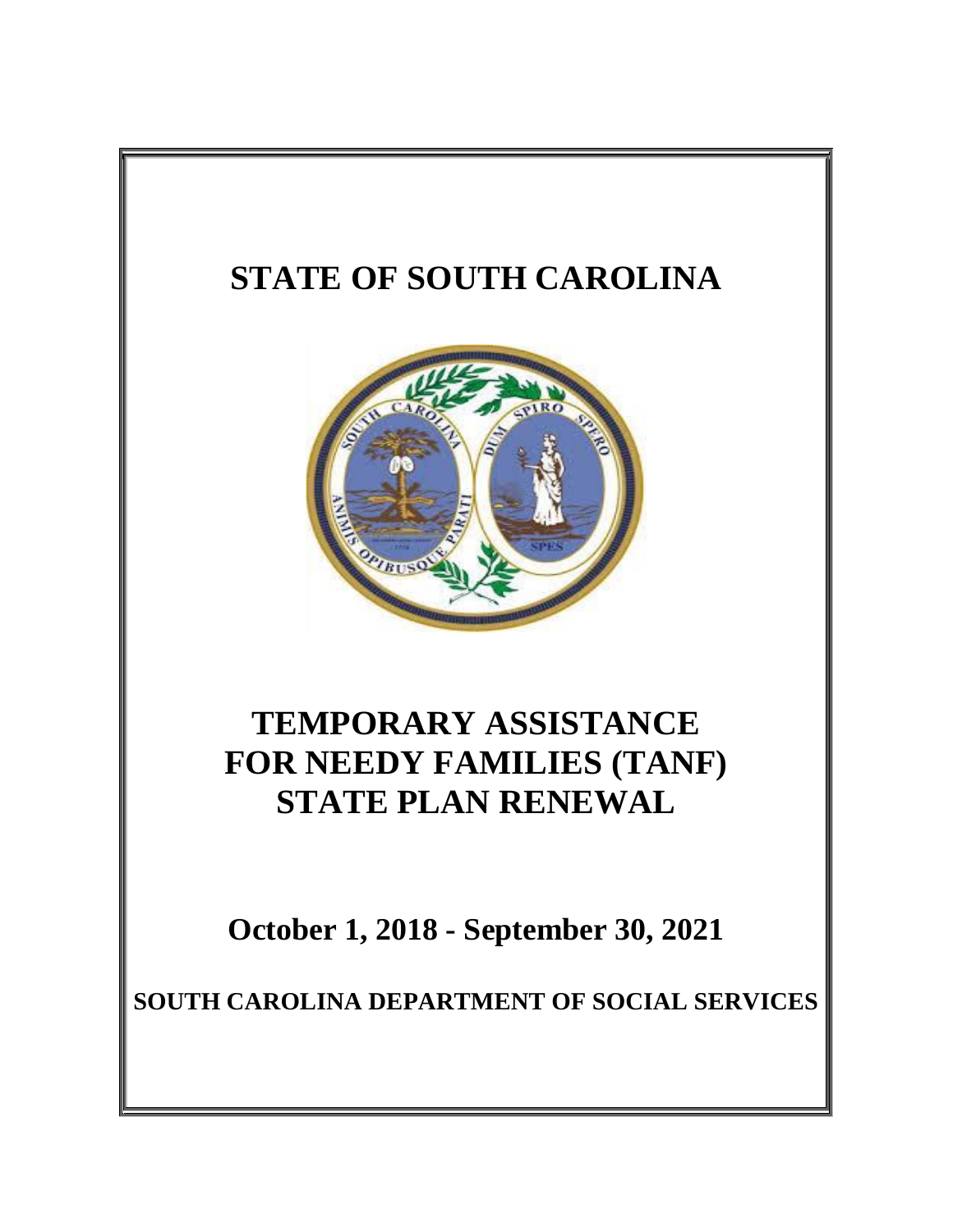## TABLE OF CONTENTS

| 1.0   | <b>Goals and Objective of the TANF Program</b>             | 5              |
|-------|------------------------------------------------------------|----------------|
| 1.1   | The Temporary Assistance for Needy Families (TANF) Program | 5              |
| 1.2   | <b>Definitions of Assistance</b>                           | 5              |
| 1.3   | <b>State Welfare Policy</b>                                | 6              |
| 1.4   | <b>Program Objectives</b>                                  | 6              |
| 1.5   | <b>Public Involvement</b>                                  | $\overline{7}$ |
| 1.6   | <b>TANF Benefit Restrictions</b>                           | 8              |
| 1.6.1 | <b>TANF Benefits</b>                                       | 8              |
| 1.6.2 | <b>Benefit Access and Fee Information</b>                  | 8              |
| 1.6.3 | <b>State Compliance</b>                                    | 9              |
| 1.6.4 | <b>Penalties</b>                                           | 10             |
| 2.0   | Administration                                             | 10             |
| 2.1   | <b>Structure</b>                                           | 10             |
| 2.2   | <b>Role of Public and Private Contractors</b>              | 10             |
| 2.3   | <b>Indian Tribes</b>                                       | 11             |
| 2.4   | <b>Statewideness</b>                                       | 11             |
| 2.4.1 | <b>Program Requirements</b>                                | 11             |
| 2.5   | Services to Families Who Moved into South Carolina         | 12             |
| 3.0   | <b>Program Description</b>                                 | 12             |
| 3.1   | Work Program and Self-Reliance                             | 12             |
| 3.1.1 | Job Search Requirement as a Condition of Eligibility       | 13             |
| 3.1.2 | <b>TANF Child Care and Support Services</b>                | 14             |
| 3.1.3 | Participation in an Employment Preparation Program         | 14             |
| 3.1.4 | <b>Employment Retention and Advancement</b>                | 14             |
| 3.1.5 | <b>Transitional Child Care</b>                             | 15             |
| 3.1.6 | <b>Work Program Sanction Exemptions</b>                    | 16             |
| 3.1.7 | <b>Domestic Violence Option</b>                            | 16             |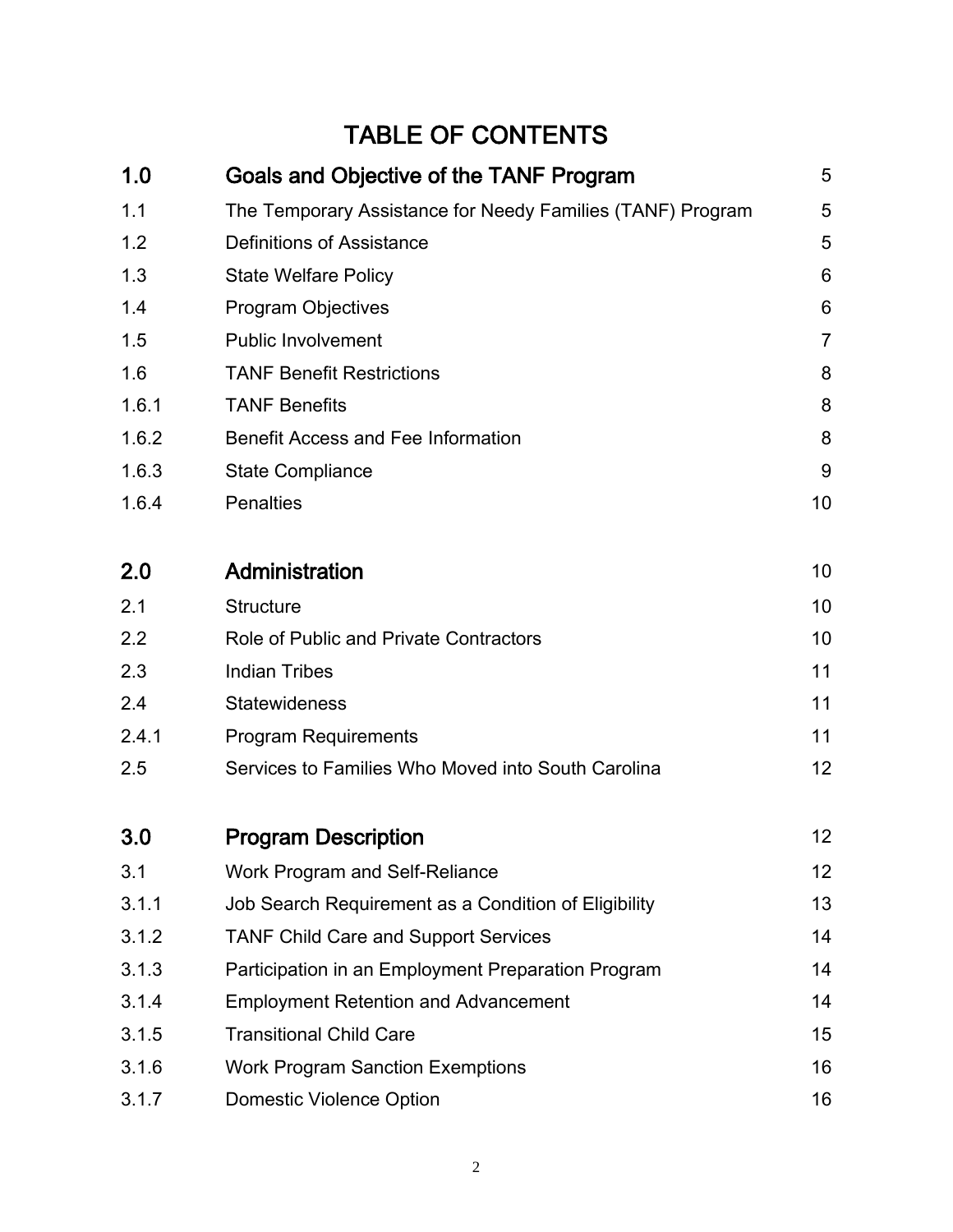| 3.1.8  | Sanctions for Failure to Comply with Employment and Training |    |  |  |
|--------|--------------------------------------------------------------|----|--|--|
|        | Requirements Contained in the Employment Plans               |    |  |  |
| 3.1.9  | Requirement for Treatment of Alcohol and/or Drug Abuse       | 17 |  |  |
| 3.1.10 | <b>Resource Limit</b>                                        | 18 |  |  |
| 3.1.11 | Vehicles                                                     | 18 |  |  |
| 3.1.12 | <b>Earned Income Disregards</b>                              | 18 |  |  |
| 3.1.13 | <b>Earned Income of Minors</b>                               | 19 |  |  |
| 3.1.14 | Interest and Dividend Income                                 | 19 |  |  |
| 3.1.15 | <b>Times Limits</b>                                          | 19 |  |  |
| 3.1.16 | <b>Family Cap</b>                                            | 20 |  |  |
| 3.1.17 | Recipients Under the Age of 18 Must Attend School            | 21 |  |  |
| 3.1.18 | Requirement to Provide Certain Information for Child Support | 21 |  |  |
|        | Purposes and Sanctions for Failure to Provide It             |    |  |  |
| 3.1.19 | Disregard of Cash Value of Life Insurance                    | 21 |  |  |
| 3.1.20 | <b>Confidentiality Requirement Regarding TANF Recipients</b> | 22 |  |  |
| 3.1.21 | <b>Reporting Requirements</b>                                | 22 |  |  |
| 3.1.22 | <b>Citizenship and Alien Status</b>                          | 22 |  |  |
| 3.1.23 | <b>Annual Review</b>                                         | 22 |  |  |
| 3.1.24 | <b>Needy Families</b>                                        | 23 |  |  |
| 3.1.25 | Non-Citizens                                                 | 23 |  |  |
| 3.1.26 | <b>Fair Hearings</b>                                         | 23 |  |  |
| 3.1.27 | Legal Basis of the TANF Program                              | 23 |  |  |
| 3.2    | <b>Prevention Programs</b>                                   | 24 |  |  |
| 3.2.1  | <b>Adolescent Pregnancy Prevention</b>                       | 24 |  |  |
| 3.2.2  | <b>Statutory Rape Prevention Program</b>                     | 24 |  |  |
| 3.2.3  | Emergency Assistance- Title IV-A                             | 25 |  |  |
| 3.2.4  | Delivery of Services to Needy Families                       | 26 |  |  |
| 3.2.5  | Prior Title IV-A and IV-F State Plans Reference Date         | 27 |  |  |
| 3.2.6  | <b>TANF Outreach and Employment Services</b>                 | 27 |  |  |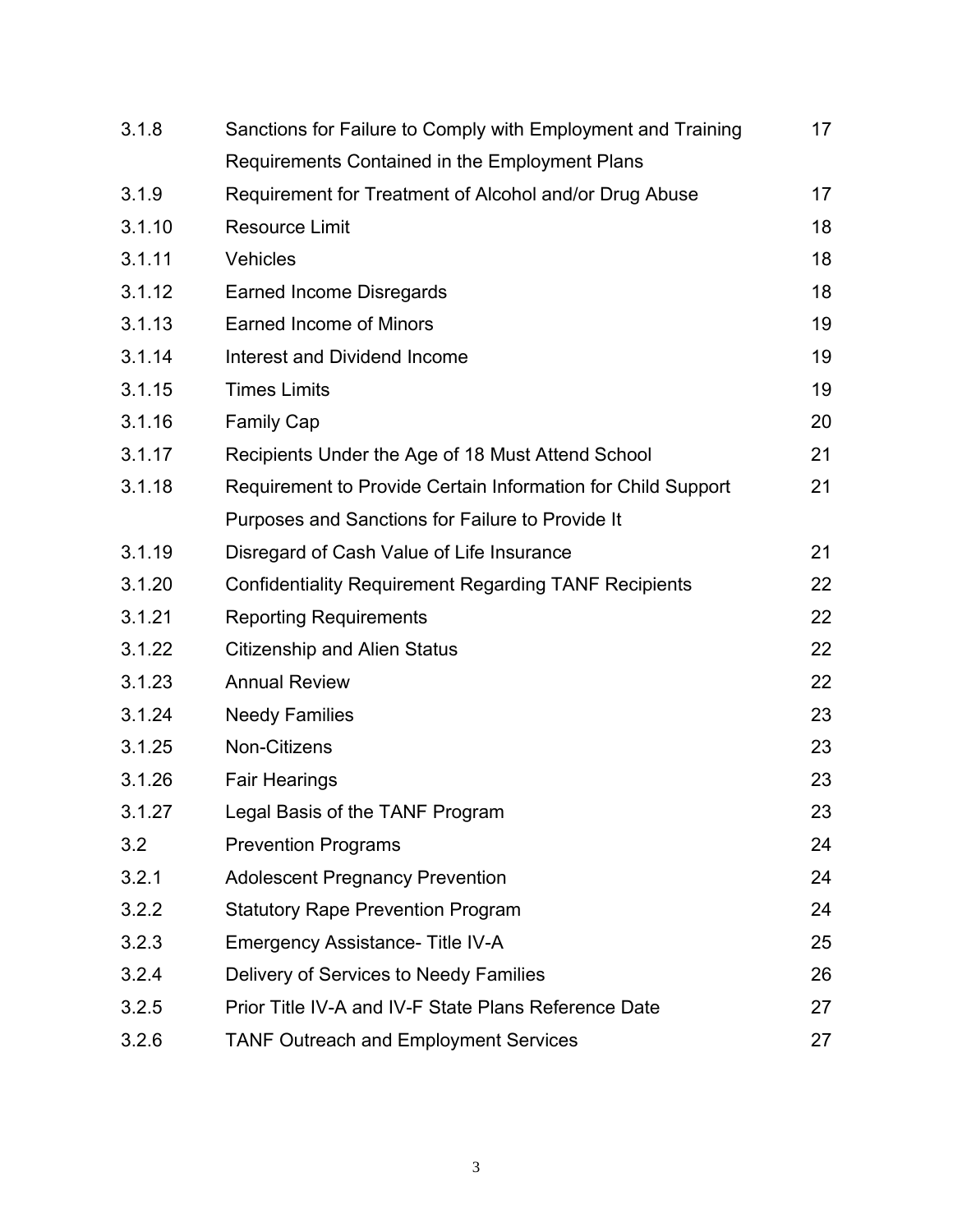| 4.0                                       | <b>Program to Increase School Success</b>   | 27 |
|-------------------------------------------|---------------------------------------------|----|
| 5.0                                       | <b>Program to Increase Earning Capacity</b> | 28 |
| 6.0                                       | <b>Implementation Date</b>                  | 28 |
| Certifications                            |                                             | 29 |
| Funding                                   |                                             | 32 |
| Attachment A-Need Standard Table for TANF |                                             | 33 |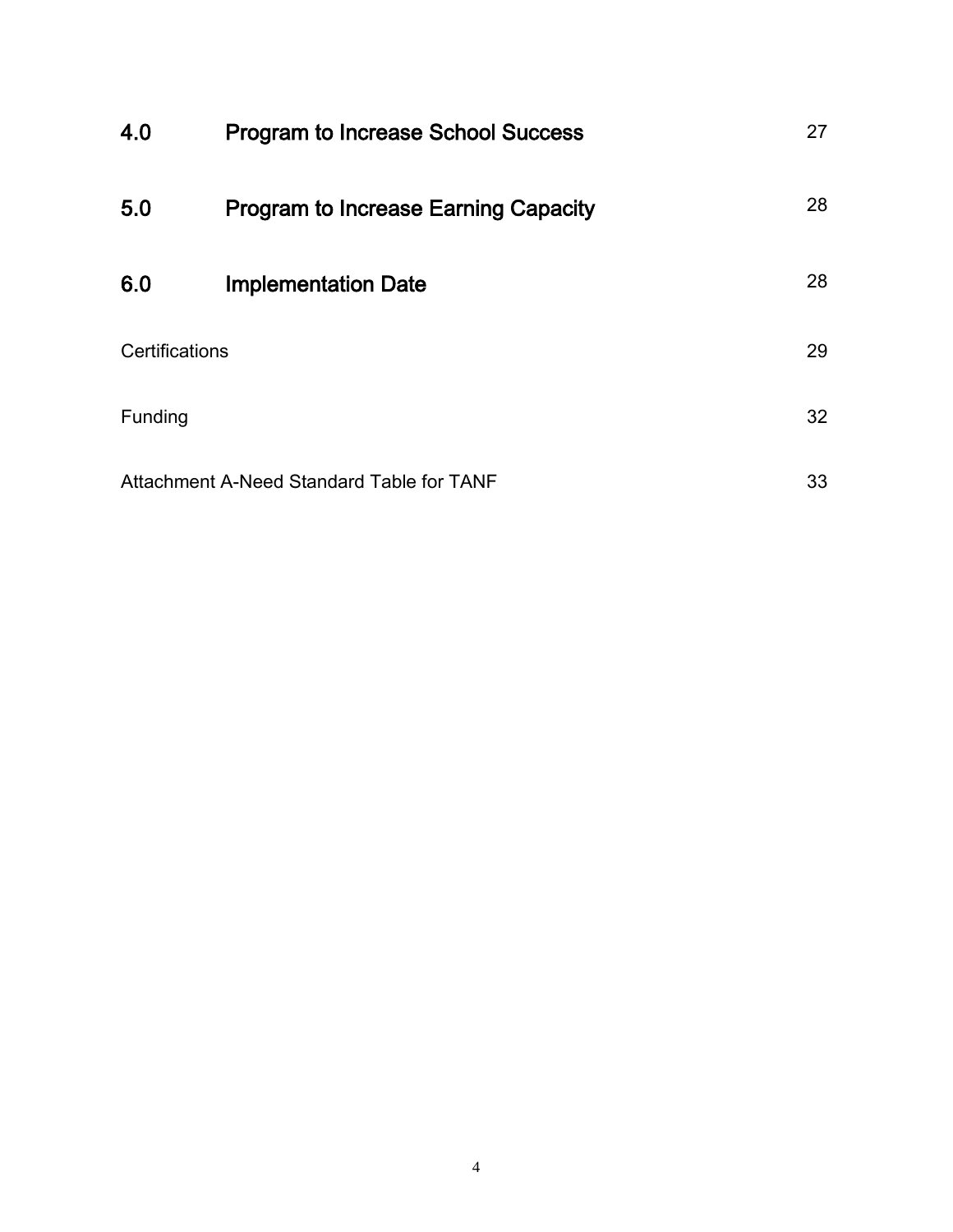#### **South Carolina Temporary Assistance for Needy Families (TANF) State Plan Renewal**

## **1.0 GOALS AND OBJECTIVES OF THE TANF PROGRAM**

#### **1.1 The Temporary Assistance for Needy Families (TANF) Program**

The four purposes of the TANF Program are to:

- (1) Provide assistance to "needy" families so children may be cared for in their own homes or in the homes of relatives;
- (2) End the dependence of "needy" parents on government benefits by promoting job preparation, work, and marriage;
- (3) Prevent and reduce the incidence of out-of-wedlock pregnancies; and
- (4) Encourage the formation and maintenance of two-parent families.

#### **1.2 Definitions of Assistance**

The following TANF benefits are defined as assistance:

- (1) TANF monthly check or stipend;
- (2) Family Cap Voucher;
- (3) Support Services for *unemployed* families; and
- (4) Work Experience Training Allowance.

The following TANF benefits are *not* defined as assistance:

- (1) Nonrecurring short-term benefits designed to deal with a specific crisis situation or episode of need, not intended to meet ongoing needs and that will not extend beyond four months;
- (2) Support services to *employed* families;
- (3) Refundable earned income tax credits; and
- (4) Transportation provided under a Job Access/Reverse Commute Project provided to an individual who is not otherwise receiving assistance.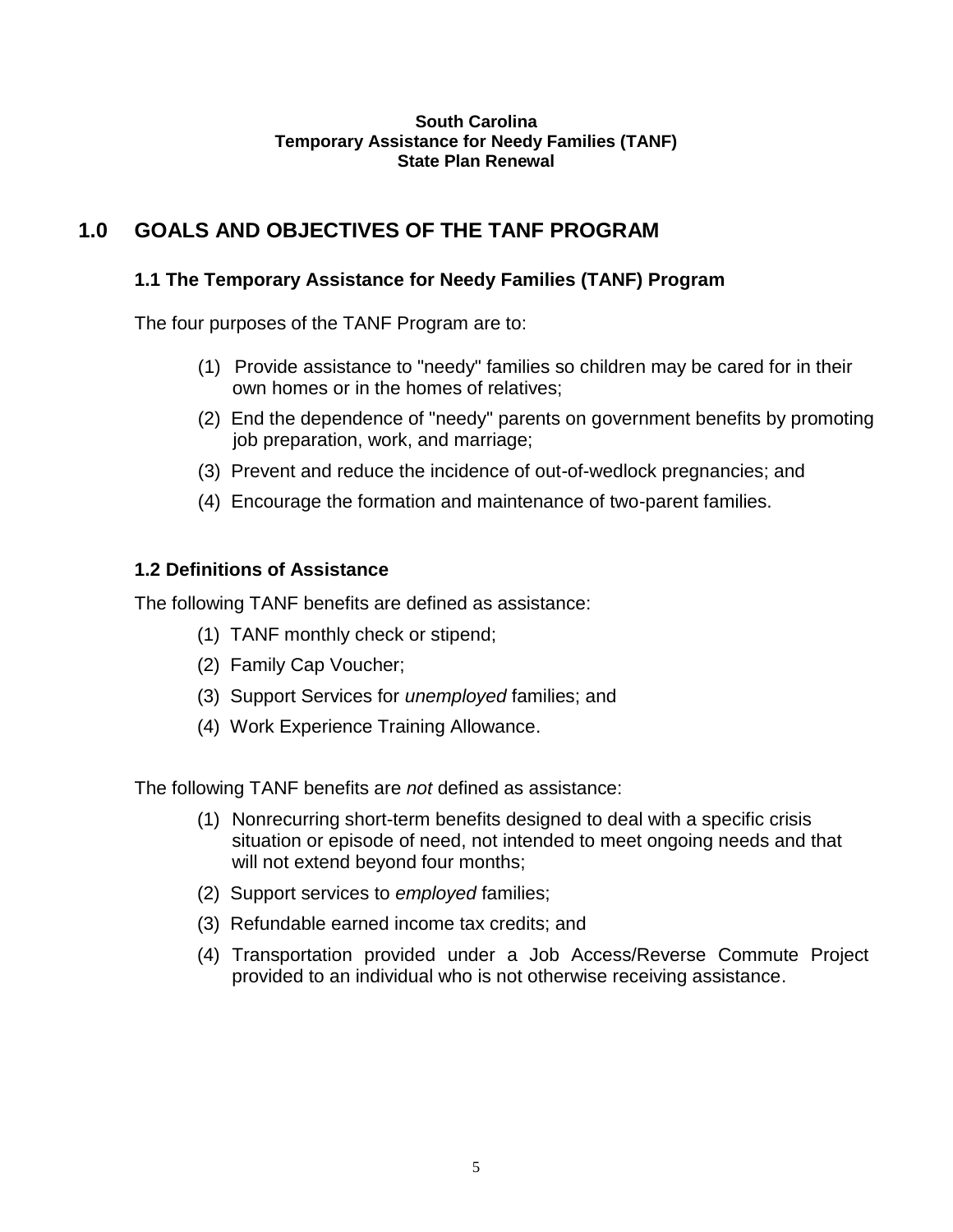#### **1.3 State Welfare Policy**

The State conducts a TANF program, known as Temporary Assistance for Needy Families (TANF) in South Carolina (formerly known as Family Independence in South Carolina) that provides assistance to needy families with children and provides parents or caretaker relatives with job preparation, work, and support services to enable them to leave the program and become self-reliant. It is the policy of the State of South Carolina that personal responsibility and parental responsibility must exist if citizens are to attain independence. The welfare system is based upon a reciprocal agreement between TANF recipients and taxpayers because it is to the benefit of the citizens of the State to transition recipients from welfare to work. The State will temporarily support needy parents if they will undertake appropriate steps to attain employment and self-reliance. TANF assists families to become economically independent, provides tools to achieve and maintain selfreliance, and deters abuse of the system through fair and meaningful sanctions.

#### **1.4 Program Objectives**

- (1) To support family life by paying a monthly benefit, providing support services, education, job training and job placement and promoting continued employment with increasing income until the family's total financial resources rise above the eligibility level for public benefits.
- (2) To achieve long term improvement in family functioning through collaboration and mutual planning with families.
- (3) To ensure a well-coordinated service delivery system to assess multiple barriers to employment and provide treatment, training, education and job placement services.
- (4) To advance economic independence and support stable families by providing preventive services such as after school activities, home visitation programs, and counseling and treatment services.
- (5) To prevent and reduce the incidence of out-of-wedlock pregnancies by providing teen pregnancy prevention programs and family planning activities.
- (6) To encourage the formation and maintenance of two parent families through educational initiatives and marriage friendly agency policies.
- (7) To support children and two parent families by offering child support services and encouraging father involvement.
- (8) To support and stabilize families of children with caretaker relatives by providing counseling, child care and support services to the caretaker relatives in child only cases.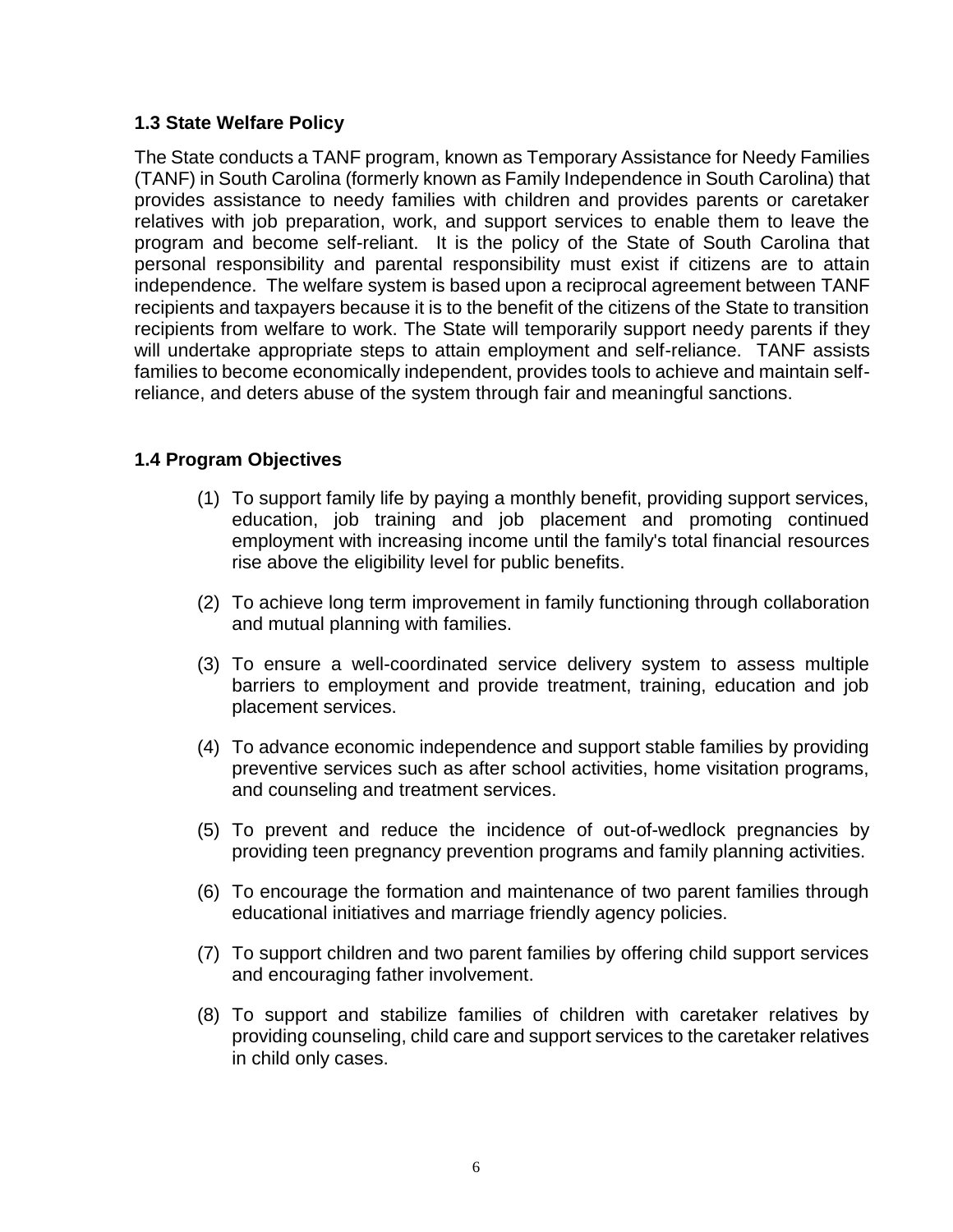- (9) To encourage individual responsibility by providing the tools to achieve and maintain self-reliance and deter abuse of the TANF system through the imposition of fair and meaningful sanctions.
- (10) To promote self-esteem, self-dignity, and self-worth of the TANF recipients through maximizing employment opportunities within the State and through the development of entrepreneurial and job opportunities in conjunction with the private business community.
- (11) To provide employment retention and advancement activities to employed clients to enhance job skills and promote career advancement.
- (12) To provide emergency assistance to or on behalf of needy children under age 18 and other family members where the children are the subject of abuse or neglect or have been in substitute care and can be reunited with their families.
- (13) To ensure that families that are not eligible for TANF payments or who are no longer receiving assistance are aware of, and have access to, all benefits available to them.
- (14) To evaluate the status of current and former TANF recipients by collecting data to assess program quality and outcomes for children and their families.

#### **1.5 Public Involvement**

In order to inform both public agencies and private sector organizations, a Notice of Public Interest was published on the South Carolina Department of Social Services (DSS) website [\(https://dss.sc.gov\)](https://dss.sc.gov/) stating the availability of the South Carolina Temporary Assistance for Needy Families (TANF) State Plan. Interested parties were notified the draft TANF State Plan, which provides for cash assistance and support services for the TANF Program (formerly AFDC), is being made available for public review and comment. The public comment period complies with the provisions of Public Law 104-193, Section 402(a)(4)(B), dated August 22, 1996. Interested parties were notified that copies of the plan would be made available to them by contacting the Department of Social Services, Economic Services Division of Policy and County Operations, P.O. Box 1520, Columbia, SC 29202-1520, (803) 898-9473 and that comments must be made within 45 days, in writing, to Ms. Dana Outlaw, Interim Division Director, at the above address.

In addition, the text of this document was made available on the same website at [https://dss.sc.gov.](http://www.state.sc.us/dss)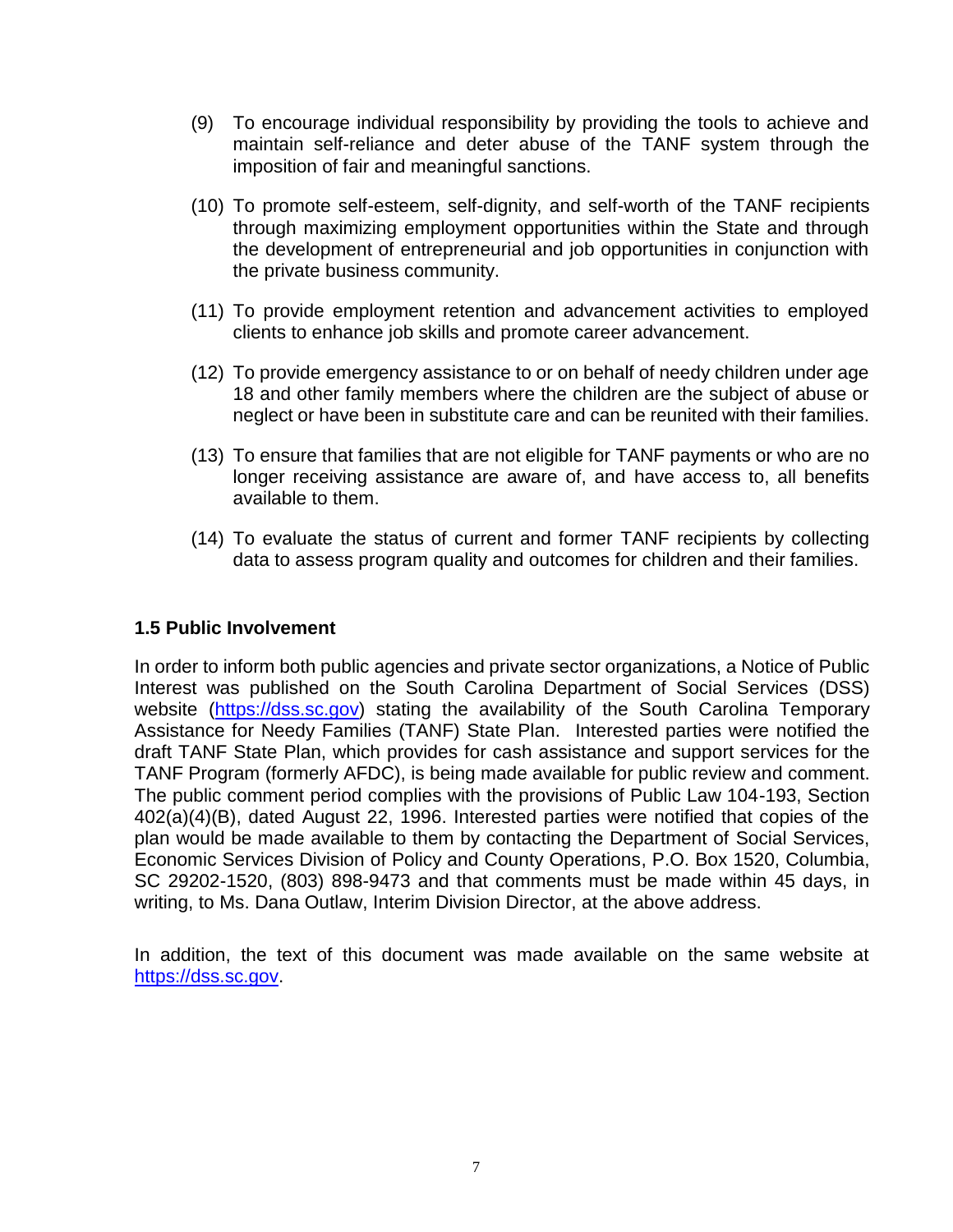#### **1.6 TANF Benefit Restrictions**

The Middle Class Tax Relief and Job Creation Act of 2012 (P. L. 112-96) requires SC to maintain policies to prevent TANF families from accessing or using their benefits in any liquor store; casino, gambling casino, or gaming establishment; or any retail establishment that provides adult-oriented entertainment in which performers disrobe or perform in an unclothed state for entertainment.

## **1.6.1 TANF Benefits**

South Carolina provides TANF (Temporary Assistance for Needy Families) benefits through three methods:

- (1) Paper checks for recipients who have demonstrated electronic card misuse or recipients without the appropriate demographic information to establish a bank account;
- (2) Deposit into a debit account with a branded MasterCard (ePay); and
- (3) Direct deposit into a personal account by state procedure, limited to nonparents with custody of the TANF eligible child(ren).

South Carolina does not use Electronic Benefits Transfer (EBT) for cash programs.

TANF recipient payments delivered electronically to debit accounts, called ePay, are set up by a contracted vendor. The only funds deposited in the account are those issued by DSS and can be accessed only by the debit card. ePay accounts are governed by FDIC regulations. In SC, any TANF recipient, without the appropriate demographic information, will receive benefits in the form of a paper check.

Instructional material and information regarding the ePay cards, TANF restrictions, benefit access, customer service, etc., are issued, upon approval, to recipients in a cardholder "Welcome Packet" by our contractor.

#### **1.6.2 Benefit Access and Fee Information**

- A. SC recipients receive information on how to access the benefits without paying fees as well as applicable fees and surcharge information. The recipient is free to choose the most advantageous and safest method to access his/her benefits. Access to benefits is not limited to locations at which cash is provided. Recipients may access benefits at automated teller machines (ATM) or use Point-of-Sale (POS) devices to make purchases at locations that accept MasterCard. Recipients have free access when the ePay card is used in transactions at U. S. merchants and retailers or when they receive cash back with a purchase. POS transactions allow "cash-back" options at no additional charge.
- B. Recipients are allowed free, teller-assisted "over the counter" cash transactions at any bank or credit union that accepts MasterCard for the dollar amount of the recipient's choosing. Recipients are allowed two (2) ATM cash withdrawals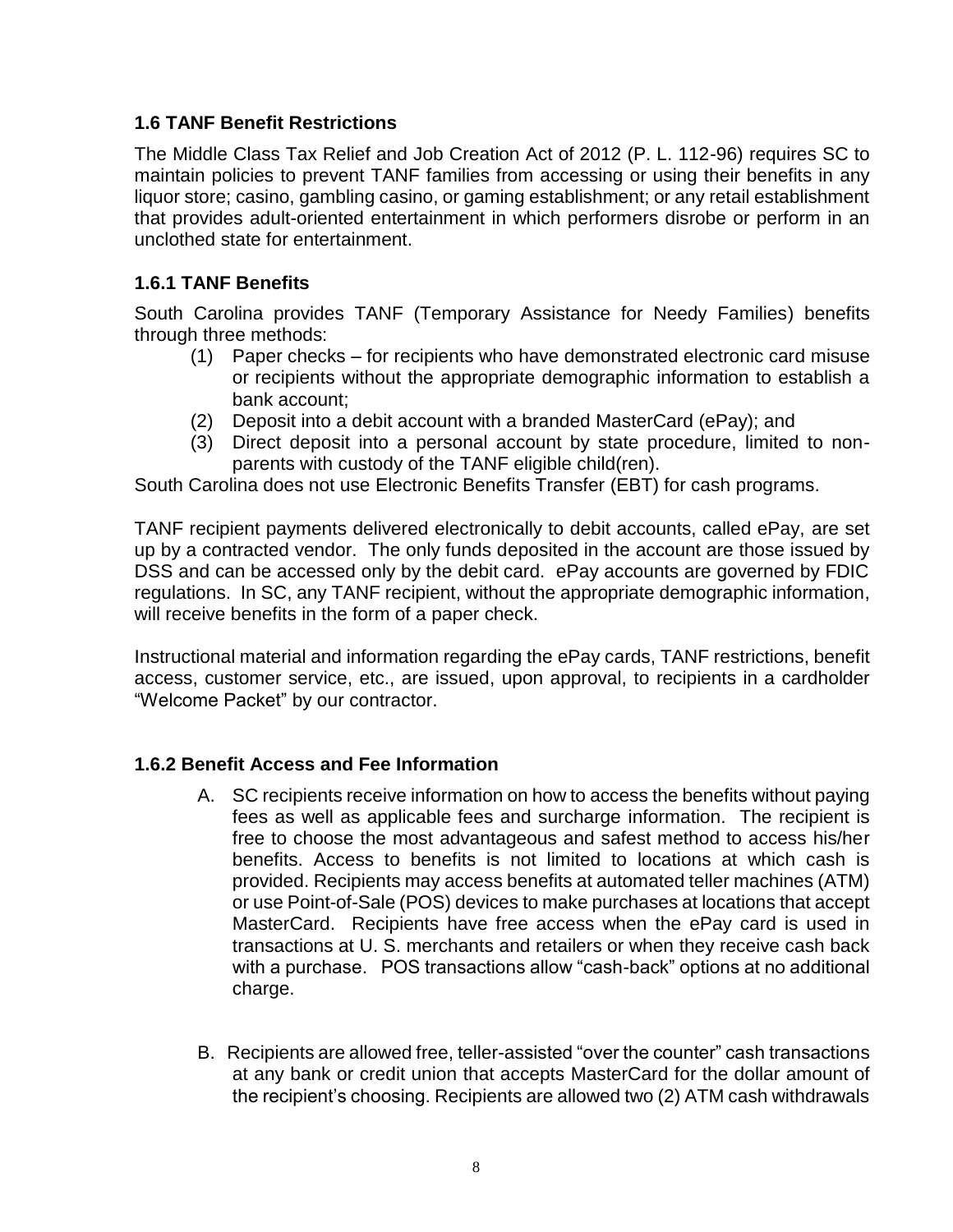for no fee per month at MoneyPass® ATMs. A \$1.50 fee will be assessed for each additional ATM withdrawal. Out-of-Network ATM withdrawals will also assess \$1.50 fee for withdrawals not conducted at MoneyPass® ATMs. ATM owners and operators may charge an additional fee called "surcharge" or "convenience fee" to use their ATM. DSS state office staff review the fees charged monthly in order to monitor and evaluate the utilization of the funds. The ePay card can be used for electronic bill paying via the internet.

#### **1.6.3 State Compliance**

- A. South Carolina State Regulation 114-1150 Determination of Benefits provides the TANF benefit restrictions. 114-1150(F) states that TANF payments are not to be accessed, by electronic transaction using a Point-of Sale device, ATM, or access to an online system for the withdrawal of funds or the processing of a payment for merchandise or a service, at any of the following locations:
	- i. A liquor store. A liquor store means any retail establishment which sells exclusively or primarily intoxicating liquor. Such term does not include a grocery store which sells both intoxicating liquor and groceries including staple foods (within the meaning of section 3(r) of the Food and Nutrition Act of 2008(7U.S.C. 2012(r)).
	- ii. A casino, gambling casino or gaming establishment.
	- iii. An adult oriented entertainment establishment which is defined as a retail establishment that provides adult-oriented entertainment in which performers disrobe or perform in an unclothed state for entertainment are prohibited.
- B. Merchant Category Code blocks were placed on the SC ePay cards to prevent the use of the ePay cards at the retailer types listed below:
	- i. Package Stores/Beer/Wine/Liquor
	- ii. Betting/Track/Casino/Lotto
- C. DSS provides information to new ePay TANF clients which give details on how to access TANF benefits and restrictions described in 1.6.
- D. DSS includes TANF restrictions in written notices sent at initial approval and at annual redetermination.
- E. Posters with restrictions have been distributed to all 46 county offices and provided to partners contracted by DSS to serve our TANF population.
- F. DSS has placed the restriction information on the DSS webpage; [www.dss.sc.gov.](http://www.dss.sc.gov/)

South Carolina does not allow the operation of casinos within its borders, nor does the one federally recognized Indian tribe in South Carolina operate a casino on tribal land. Adult entertainment businesses are not regulated by state licensing or local regulations, nor are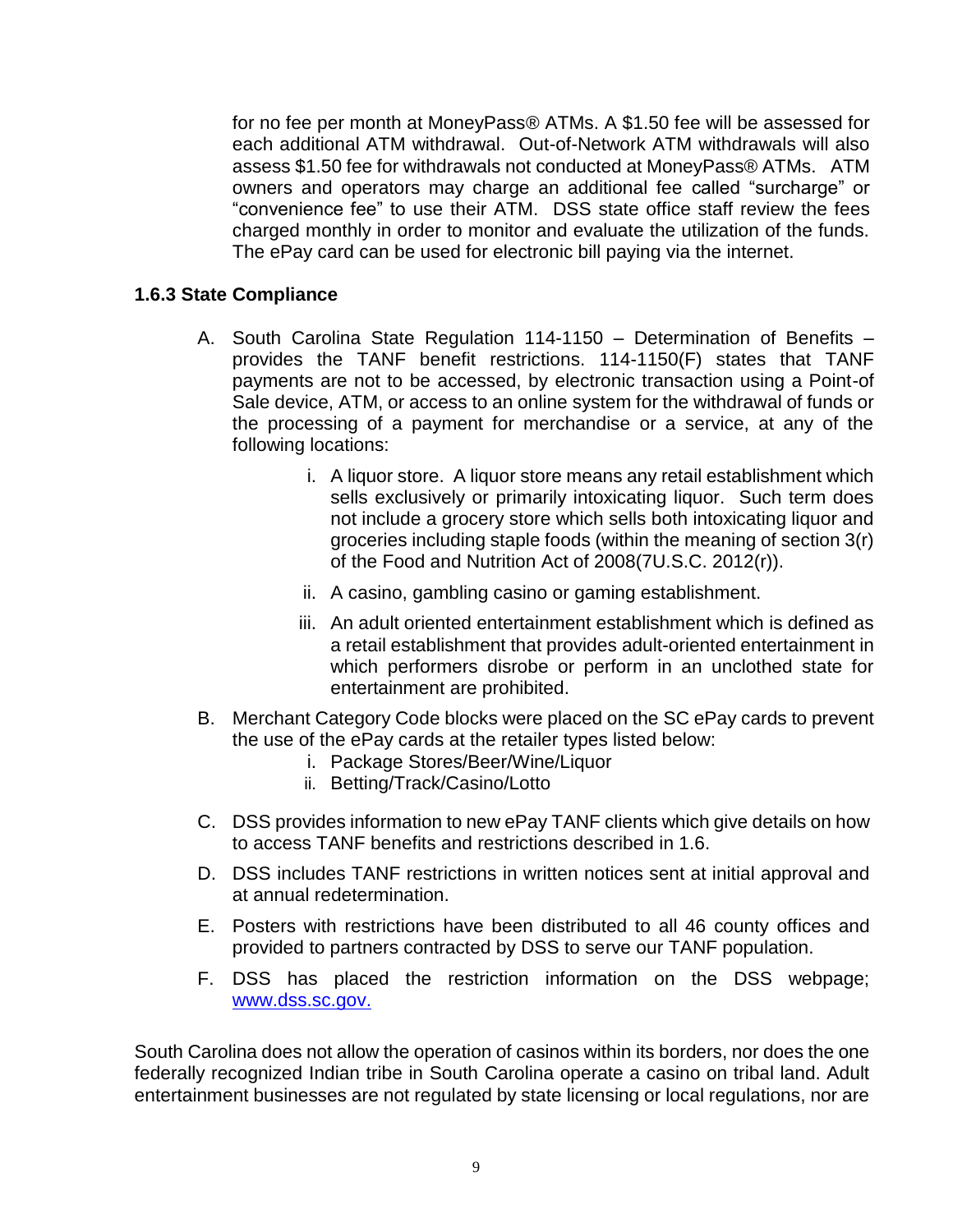there unique Merchant Classification Codes for adult entertainment businesses. Local governments default to local ordinances for nuisance businesses (e.g., tattoo shops, chicken or pig operations, etc.), if there are issues relating to a local business. The MCC used by some of these businesses is the same as can be used by theaters or museums (i.e., entertainment or education). DSS continues to seek avenues to address this unregulated group.

#### **1.6.4 Penalties**

South Carolina State Regulation 114-1140 Q(1)(c)(iv) has been revised to state that DSS will recover an overpayment from any assistance unit of which an adult member accessed all or part of their monthly payment at a liquor store, casino, gambling casino or gaming establishment or an adult-oriented entertainment establishment. If TANF benefits are used at such locations, the transaction amount is considered an overpayment and a claim must be established against the household and the claim investigated by DSS Benefit Integrity staff. Overpayment means a financial assistance payment received by or for an assistance unit for the payment month exceeds the amount for which the unit was eligible. The Benefit Integrity staff work in concert with the DSS Law Enforcement agents to obtain required bank transaction records to establish the claim. DSS has uniform statewide procedures for recovery of overpayments of assistance.

## **2.0 ADMINISTRATION**

#### **2.1 Structure**

DSS is a cabinet level department under the Governor's Office. The State Director, who is appointed by the Governor with the consent of the Senate, has direct line supervision over the forty-six County Directors who administer the program.

#### **2.2 Role of Public and Private Contractors**

TANF is an interagency partnership between DSS and many other State government agencies. This partnership facilitates the ongoing coordination and collaboration that are essential to the planning and provision of services designed to meet the human service, employment and training, and educational needs of the TANF clients. DSS is also a partner with other public and private organizations that share in the TANF mission. These partners include service providers, community action agencies, the business community, local advisory committees and the faith community. Contracts are in place and others will be established with public and private entities to provide pregnancy prevention services, after school activities, home visitation services, and other prevention activities that promote safe and stable families.

Currently, coordinated memorandums of understanding ensure that TANF staff understands the type of services offered so that appropriate referral will be made on behalf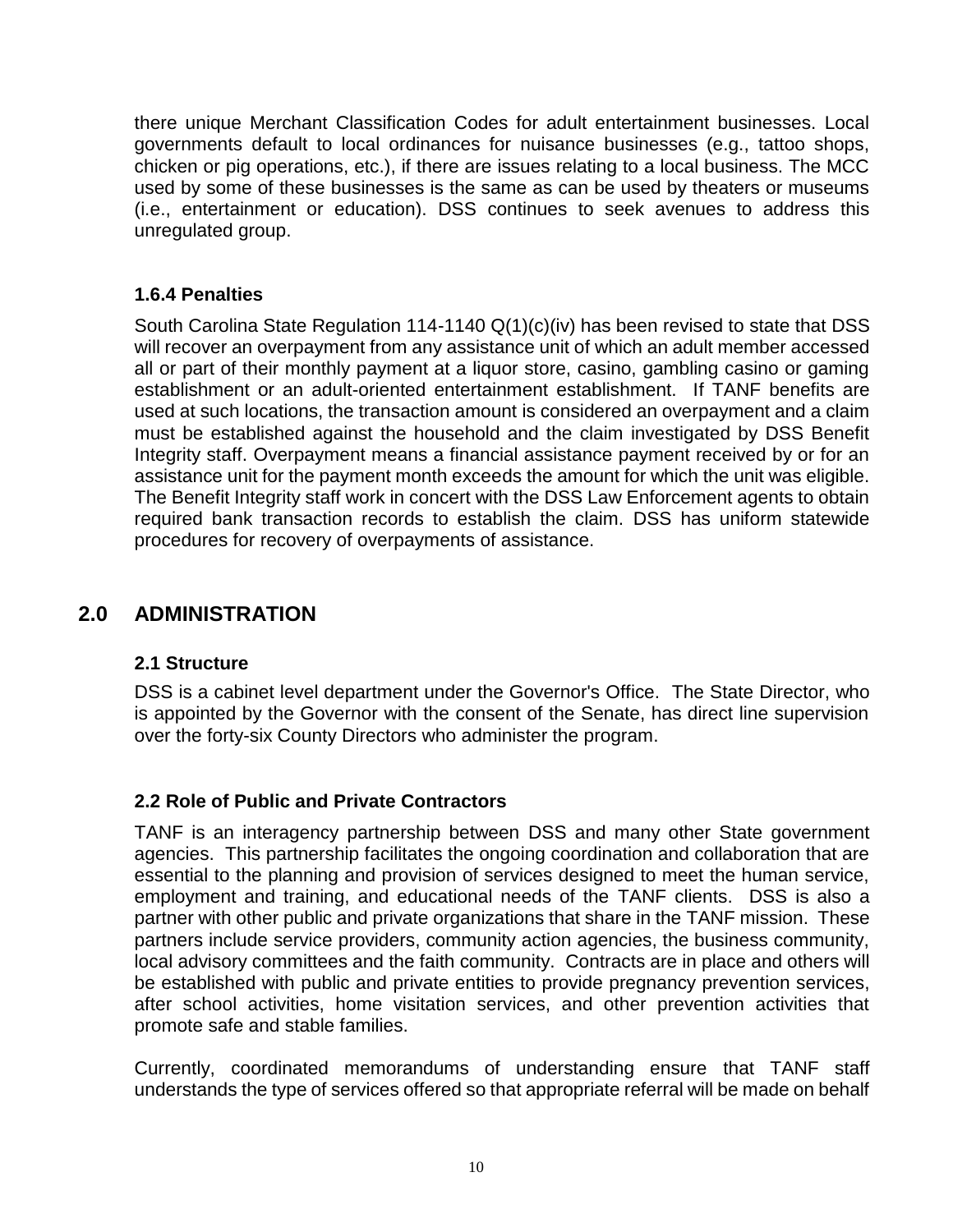of the client. These agreements include, but are not limited to, those with the Department of Alcohol and Other Drug Abuse Services, Department of Health and Environmental Control, Department of Commerce, Department of Employment and Workforce, Commission on Higher Education, Department of Education (inclusive of local school districts), Department of Mental Health, Department of Vocational Rehabilitation, and the State Board for Technical and Comprehensive Education.

#### **2.3 Indian Tribes**

Indians living in the State who are tribal members will be treated as residents of the State and are subject to the same eligibility criteria as any other resident.

#### **2.4 Statewideness**

The State will conduct the TANF Program, designed to serve all political subdivisions in the State (not necessarily in a uniform manner) to provide assistance and/or services to needy families with children, in all 46 counties of South Carolina. Activities of these offices related to the TANF program include accepting and processing applications for assistance, conducting reviews and redeterminations of eligibility and managing a program of work activities and requirements.

#### **2.4.1 Program Requirements**

Program operating guidelines which include all policies, procedures, etc., for the determination of initial and continued eligibility will be issued to the county offices by DSS State Office as needed. Such operating guidelines contained in department program manuals or other correspondence is binding on the county offices. Financial thresholds are provided in Attachment A.

Eligibility rules of the DSS will be uniformly applied in all cases in a county. The determination of need and amount of assistance for all applicants and recipients will be made on an objective and equitable basis and all types of income and potential income will be taken into consideration in the same way except where otherwise specifically authorized by State or Federal law or as stated in program operating guidelines issued by DSS.

To be eligible for TANF cash assistance a family must meet the following conditions:

- (1) Be U.S. citizens or meet certain alien requirements outlined in the TANF Manual, Chapter 4
- (2) Be residents of South Carolina
- (3) Be in need according to agency financial standards, see Attachment A
- (4) The adult/teen parent must be related, within a specified degree, to a dependent child(ren) under the age of 18 living in the household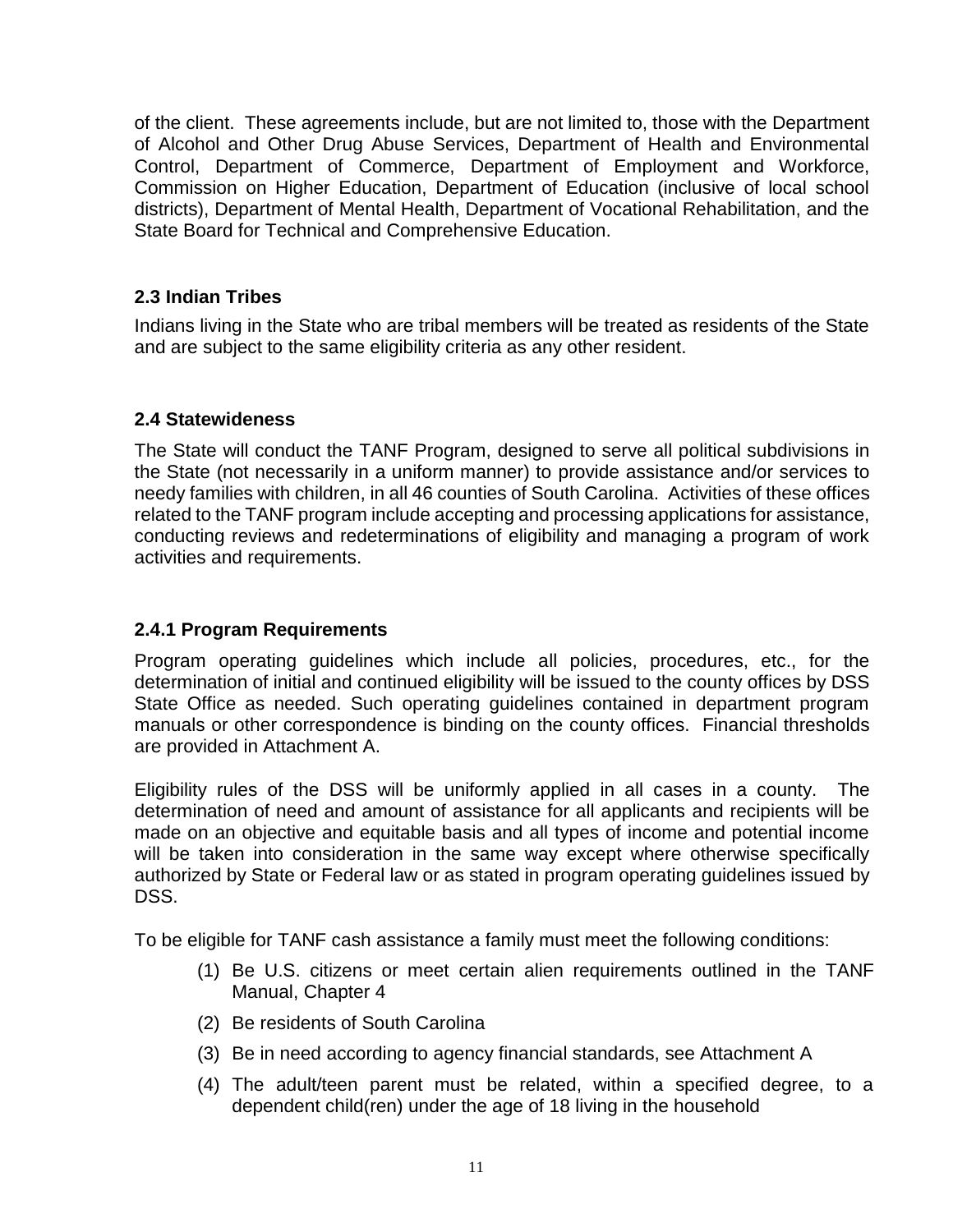- (5) The value of countable resources owned by the family must not exceed the limit of \$2,500.00
- (6) Cooperate in self-sufficiency requirements including work and child support enforcement activities unless deferred from work requirements or unless good cause exists not to cooperate with child support, if applicable
- (7) Provide or apply for a SSN for each member of the assistance unit
- (8) Must not be participating in a strike
- (9) Complete applicant initial job search, if applicable

#### **2.5 Services to Families Who Move into South Carolina**

Families who move into the State from another state will have their eligibility determined under the program requirements of the South Carolina TANF Program (South Carolina will not apply standards from the applicants' previous state of residence).

Note: Months of TANF benefits received in another state will be identified and counted against the federal five-year limit.

### **3.0 PROGRAM DESCRIPTION**

The TANF Program is built around two primary components, set forth below:

#### **(1) Work Program & Self-Reliance**

The program provides temporary financial assistance and work training and education programs that lead to individuals' social and economic independence.

#### **(2) Prevention Programs**

Prevention programs focus on (a) teen pregnancy prevention, (b) strengthening and maintaining intact families, (c) assisting in the reunification of troubled families, and (d) providing short-term services and resources to resolve crisis situations that might result in welfare dependency.

#### **3.1 Work Program and Self-Reliance**

South Carolina will refer work eligible individuals receiving assistance to a TANF work program case manager for development of the TANF Family Plan. The Family Plan outlines the overall strengths and growth areas within the family and actions necessary to achieve self-reliance. The assessment process involves gathering and analyzing information on external and internal factors that affect the client to determine the current level of employability and work readiness. Assessments include screenings to identify potential barriers that may affect the client's ability to participate in work or work-related activities. Screening results may be used to refer to local service providers or qualified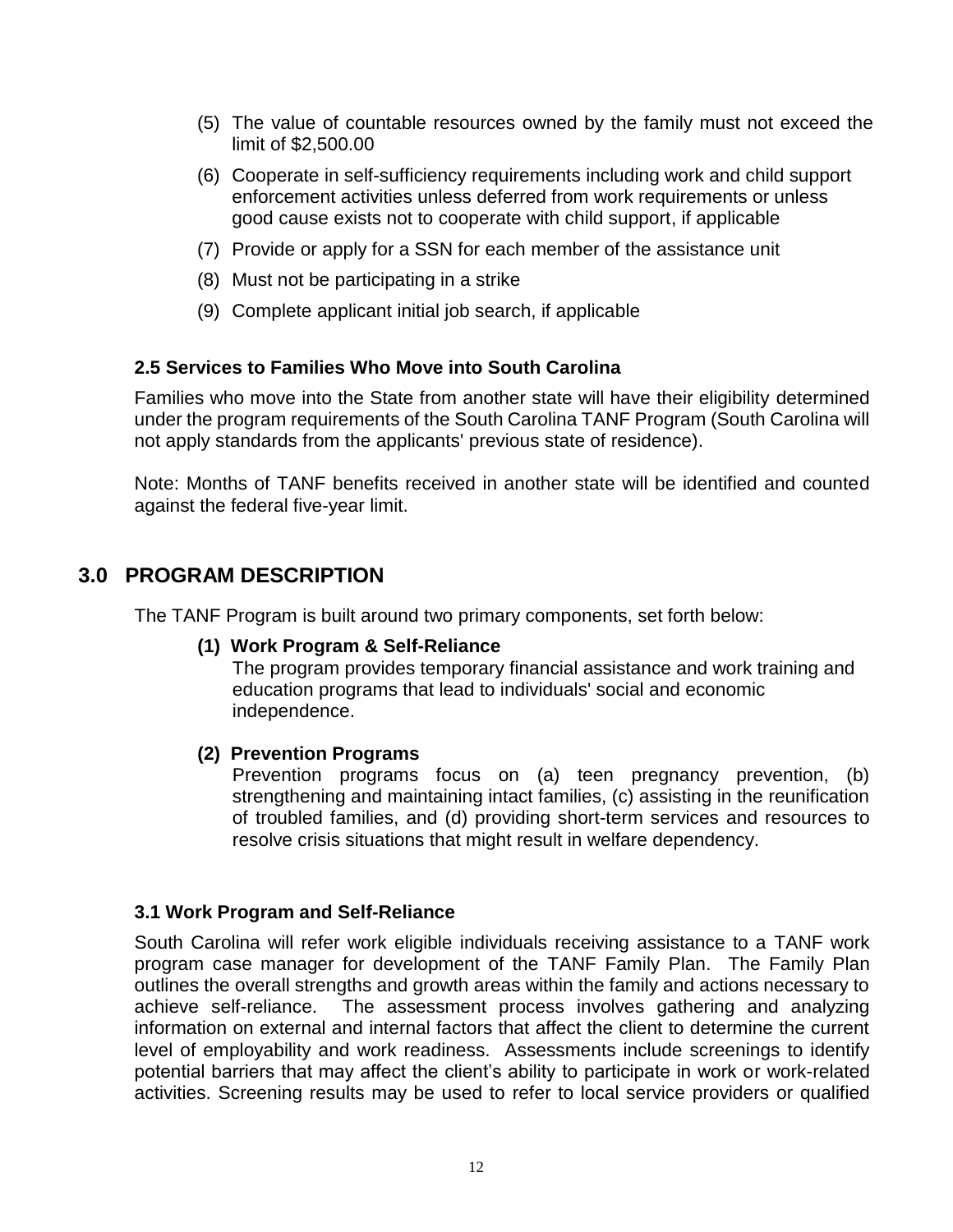specialists who will provide assistance to minimize barriers such as substance abuse, physical or learning disabilities, domestic violence and other impediments to employment.

DSS will require each work eligible individual sign an Individual Employment Plan (IEP) or Plan for Success (PFS). The IEP and PFS are agreements between the recipient and DSS that describes the actions necessary to fulfill the vocational goals and time frames for completing those actions. Each work eligible individual will be placed in work-related activities consistent with his/her skills, education, experience and competence. Work activities may include: employment, on-the-job-training, job search, job readiness activities, work experience, community service programs, vocational educational activities, job skills training or educational activities. Those caretaker relative families identified as "Child-Only" will not be required to participate in the TANF work program as they are exempt from work requirements and will not require an IEP or PFS. The IEP and PFS are also inclusive of the entire family and set forth steps that family members can take to attain a higher level of individual functioning.

DSS currently does not have a plan to assist individuals in training for, seeking and maintaining employment in the eldercare workforce as outlined in the Patient Protection and Affordable Care Act of 2010.

#### **3.1.1 Job Search Requirement as a Condition of Eligibility**

DSS will require TANF applicants, identified as work-eligible, be referred to private entities contracted with the agency. Applicants who meet the criteria outlined in Section 2.4 #1 of the TANF Manual are exempt from the initial job search requirement.

Applicants considered young custodial parents (YCP) are required to conduct an initial job search as a condition of TANF eligibility. County staff will provide job search information during the initial interview with the YCP applicant. Young custodial parents:

- Are between the ages of 18-25;
- Do not have a high school diploma, GED or certificate of completion; and
- Have a child under the age of 12 months.

The YCP must make and document a minimum of five employer contacts during the application process. It is recommended that the search be completed within two weeks. Failure to complete the job search without good cause (good cause reasons are those generally considered to be beyond the control of the applicant) will result in denial of the application.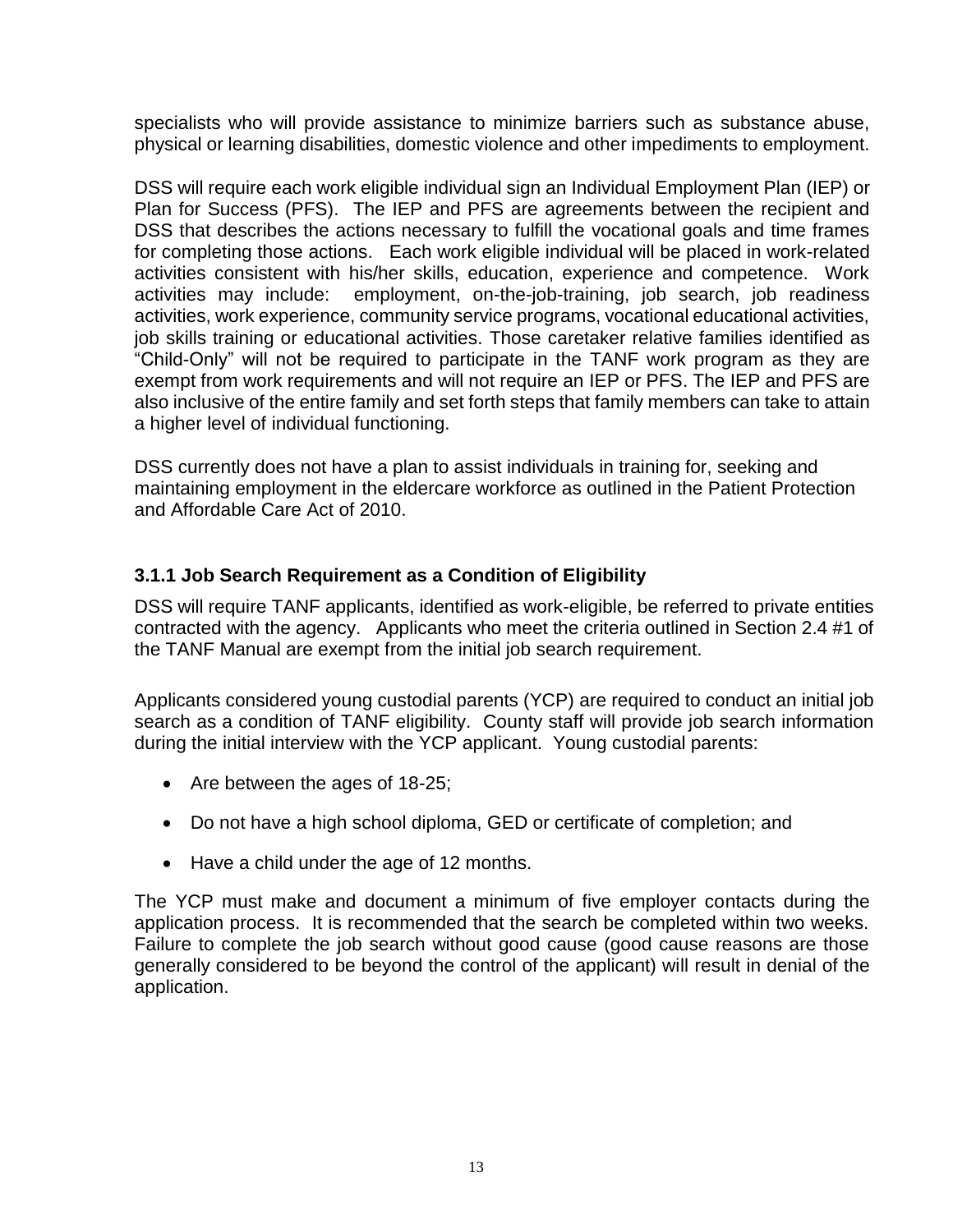#### **3.1.2 TANF Child Care and Support Services**

DSS is committed to providing support services for clients based on individual needs. Child care and support services are available to assist an applicant of the TANF program in order for them to conduct the initial job search, participate in approved job preparation activities, and obtain or maintain employment.

Also, clients participating in an approved educational or training activity, or who have become employed may receive support services. Support services include, but are not limited to, child care, transportation, prescription eyeglasses, physical exams, automobile repairs/car expenses, parenting programs, safety equipment, criminal records checks, and relocation assistance. Support services include coordination with other agencies for services such as alcohol and drug counseling, health services (non-medical treatment), housing services, vocational rehabilitation, mental health services and referral services, at no cost to the agency.

To allow parents to go to work, the State will provide reimbursement for child care pursuant to the state plan for the Child Care and Development Fund (CCDF), including the principle that parents will have the right to choose the child care arrangement that best meets the needs of their children. Under the CCDF plan, the State may provide funds for care by providers who meet the State's child daycare regulatory requirements or for qualifying selfarranged informal child care.

The State has established criteria, procedures, and definitions for determining whether a parent is unable to obtain needed child care so that a parent's failure to work or attend training on that basis may be addressed.

## **3.1.3 Participation in Employment Preparation Programming**

As part of the program's requirements, each adult and minor parent recipient determined by the case manager to be in need of employment skills training must participate in an employment preparation activity. These activities include, but are not limited to, job readiness training and supervised job search.

#### **3.1.4 Employment Retention and Advancement**

The TANF Program emphasizes pre-employment job keeping skills and offers postemployment services designed to ensure continuous attachment to the labor force. In order to foster employment stability, transitional services such as child care are provided. Other retention services may be offered including intensive case management, follow-up contacts and home visits, referrals to community resources, banking and financial management, and re-employment assistance. Special services and resources may be offered to employed clients to assist in their job progression and career advancement such as employment counseling, access to job leads and skill enhancement training.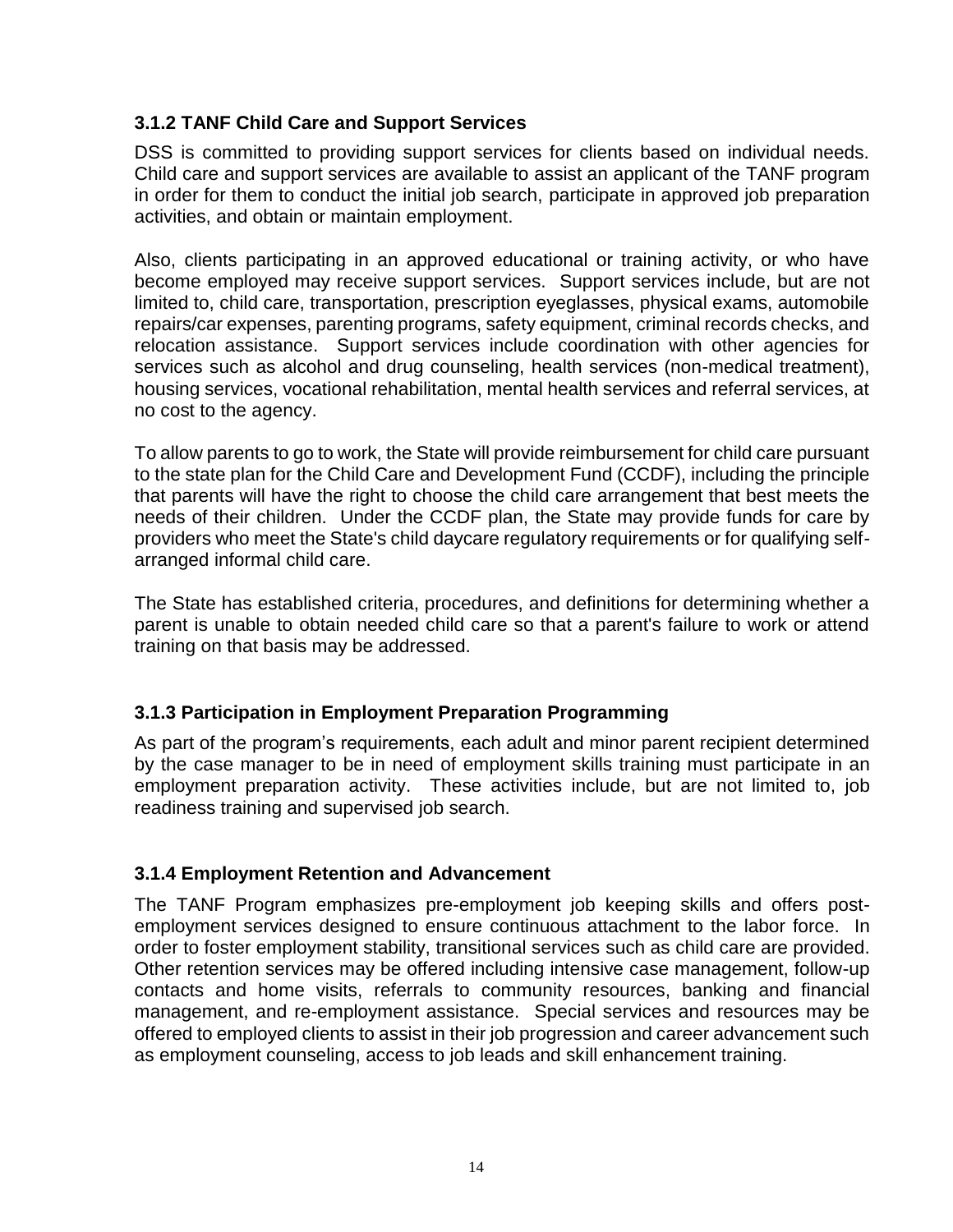#### **3.1.5 Transitional Child Care**

Transitional child care will be provided, based on available funding, for up to 24 months to individuals who meet the following eligibility criteria:

- (1) TANF recipients who no longer receive a cash payment due to loss or declination of earned income disregards or increased earnings.
- (2) TANF recipients who formerly received a cash payment and who were employed at the time their case was closed.
- (3) TANF recipients who formerly received a cash payment and whose cash payments were terminated due to the 24-month time limit expiration; who become employed and (a) request assistance within 24 months from TANF case closure and (b) whose income did not exceed 200% of the Federal Poverty Guidelines.
- (4) TANF recipients who formerly received a cash payment and an increase in child support income causes the TANF case to close when an adult BG member is employed.
- (5) TANF recipients who formerly received a cash payment, had earned income, and requested the removal of earned income disregards, but this does not result in a case closure. The recipient can submit a request for voluntary case closure due to earned income.
- (6) A BG member becomes employed or increases earnings during a full family sanction, and the earnings cause the BG to become ineligible. In this situation, a TANF mini budget must be completed to determine if excluded earned income or refusal of disregards would cause the TANF case to close.

Eligibility will cease if any of the following occurs:

- (1) The recipient no longer has a dependent child in the home.
- (2) Employment ends (a 30-day interruption to go from one job to another job will be deemed continuous employment).
- (3) The client's income exceeds 200% of the HHS Federal Poverty Guidelines.

Assistance may be provided for up to 24 months from the first month of eligibility. Sanctioned clients may qualify for transitional child care by obtaining a full-time job and "curing" the sanction.

The state will expect the parent to make a co-payment based on a sliding fee scale. Parents will have the right to choose the child care arrangement that best meets the need of their child(ren). Payments will be made to providers who meet the State's child day care regulatory requirements. Self-arranged, informal care arrangements that do not meet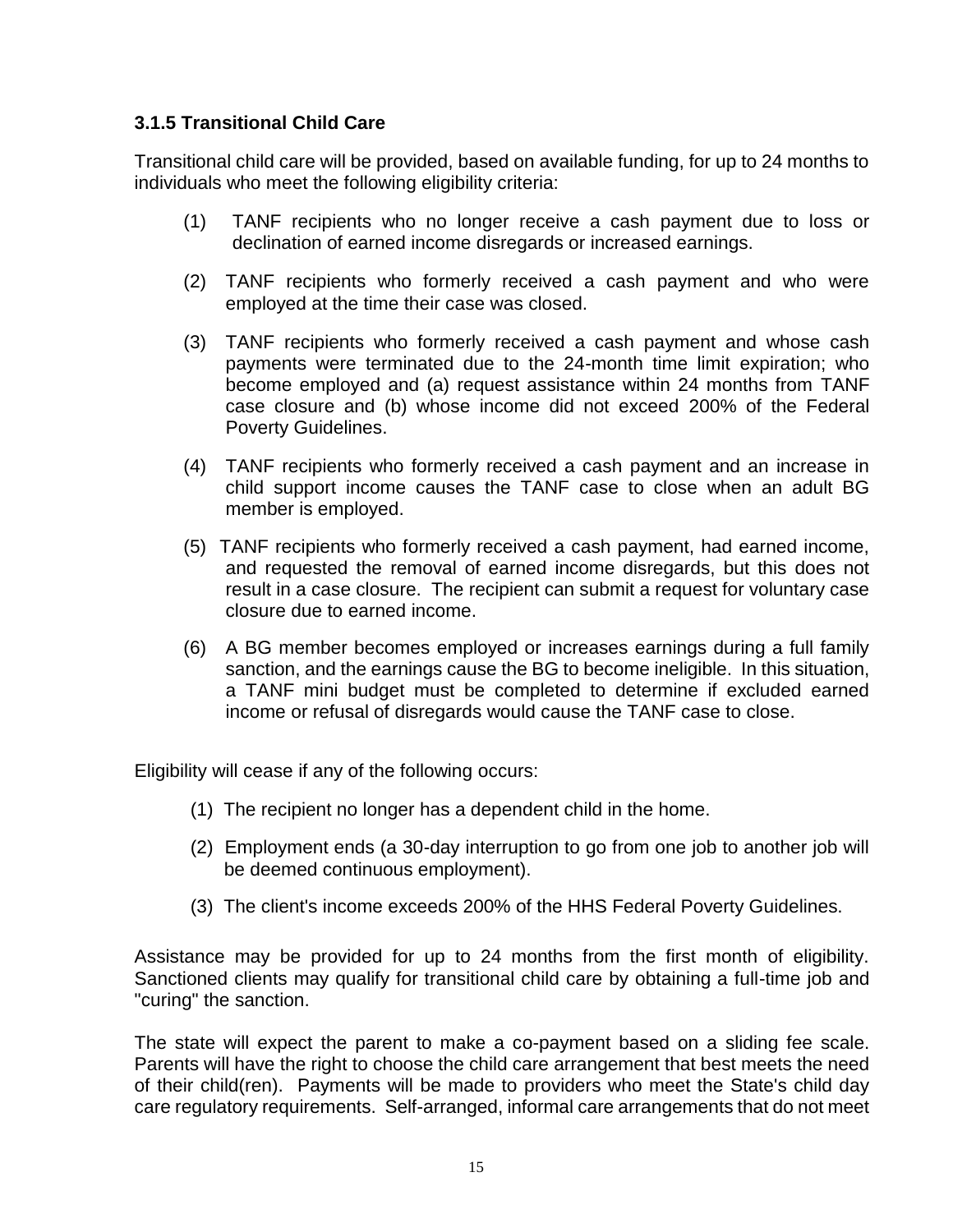the State's child day care regulatory requirements will be paid for, if prescribed basic health and safety standards are met.

#### **3.1.6 Work Program Sanction Exemptions**

The recipient is exempt from the employment and training sanctions of the Individual Employment Plan if the recipient is:

- (1) The only parent in the home with a child under one year of age; however, custodial parents under age 25 who have not completed their high school education are required to comply with these provisions regardless of the age of the child;
- (2) At least six months pregnant and the pregnancy is verified by a qualified licensed health care provider;
- (3) Incapacitated and the incapacity is verified by a physician as clearly precluding the recipient from engaging in current or future gainful employment, education or training;
- (4) Caring for an incapacitated child in the home or other adult relative whose incapacity has been verified by a physician and, if DSS considers it necessary, confirmed by an assessment performed by the Department of Vocational Rehabilitation; or
- (5) Unable to participate because appropriate child care or reasonable transportation was not provided.

#### **3.1.7 Domestic Violence Option**

DSS will provide waivers of certain program requirements (residency, child support, family cap, time limits and work requirements) pursuant to a determination of good cause of normal program requirements for so long as necessary in cases where compliance would make it more difficult for such individuals to escape domestic violence.

TANF applicants and recipients will be screened to identify individuals with a history of domestic violence. DSS has contracted with domestic violence service providers to provide comprehensive training on domestic violence to all TANF case managers.

Referrals to the local domestic violence agency for counseling and support services will be made upon identification of an individual with a history of domestic violence. Cases referred will be jointly staffed by DSS and the local domestic violence agency to develop a collaborative service plan designed to lead to self-reliance.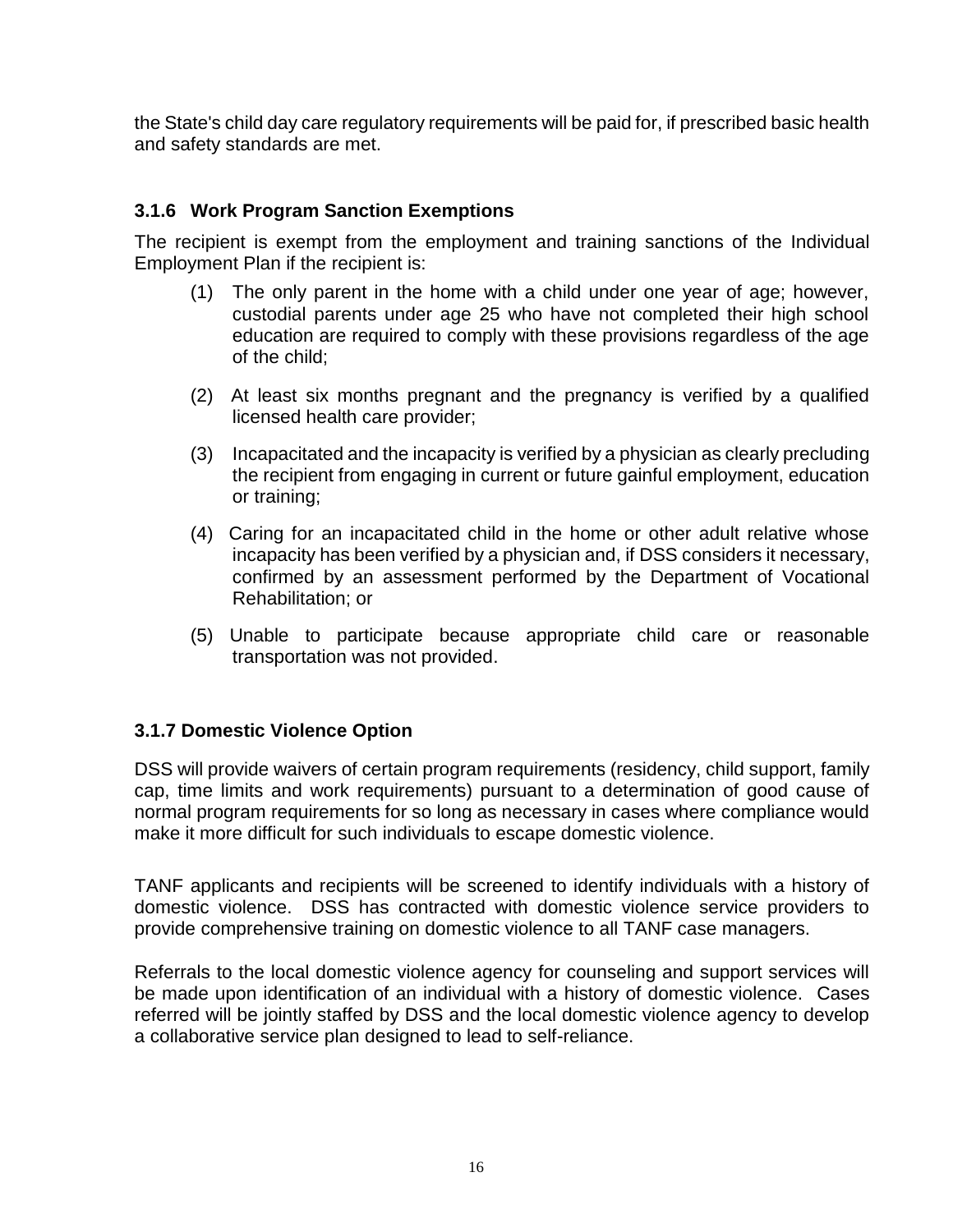#### **3.1.8 Sanctions for Failure to Comply with Employment and Training Requirements Contained in Employment Plans**

Recipients not meeting the work program exemption criteria described in 3.1.6, who fail without good cause to comply with the employment and training requirements contained in the Individual Employment Plan (IEP) will be sanctioned in the following manner:

- (1) A 30-day conciliation period will be granted the recipient to discuss a failure to meet the terms of the IEP. During the 30-day period the recipient may (a) establish good cause for failure to meet the terms of the IEP, (b) agree to meet, in the future, the terms of the IEP, or (c) terminate the conciliation process. If at the end of the conciliation process the participant does not comply, TANF benefits must be terminated by imposing a full-family sanction. The recipient has the right to appeal the Department's decision to impose a sanction. At the end of the appeal period, if the Fair Hearing decision is not in the recipient's favor, all TANF benefits must be terminated. Benefits may be reinstated when the recipient agrees to comply according to the terms of the agreement and demonstrates a willingness to comply by participating in the employment and training program or obtaining a full-time job for a period of 30 days.
- (2) Terminate all benefits if the recipient completes the training requirements contained in the IEP and then refuses an offer of employment without good cause.

#### **3.1.9 Requirement for Treatment of Alcohol and/or Drug Abuse**

DSS may require the following recipients of benefits to participate in an alcohol or drug treatment program approved by SC Department of Alcohol and Other Drug Abuse Services (SC DAODAS) as a part of their IEP. If the recipient refuses, he/she is ineligible for benefits.

TANF recipients will be referred to SC DAODAS for clinical assessment for participation in an alcohol or drug treatment program who:

- (1) Have been identified by a case manager, with concurrence from a supervisor, as possibly in need of alcohol or other drug abuse treatment services using screening indicators provided by SC DAODAS; or
- (2) Have within six months prior to the date of last application for TANF or have subsequently been convicted of an alcohol or drug related offense; or
- (3) Within six months prior to the date of last application for TANF or subsequently gives birth to a child who tests positive for drugs.

Determination that substance abuse treatment is necessary will be made by appropriate clinical staff approved by SC DAODAS. Such staff will also assess the participant's compliance with the treatment program using recognized methods of assessment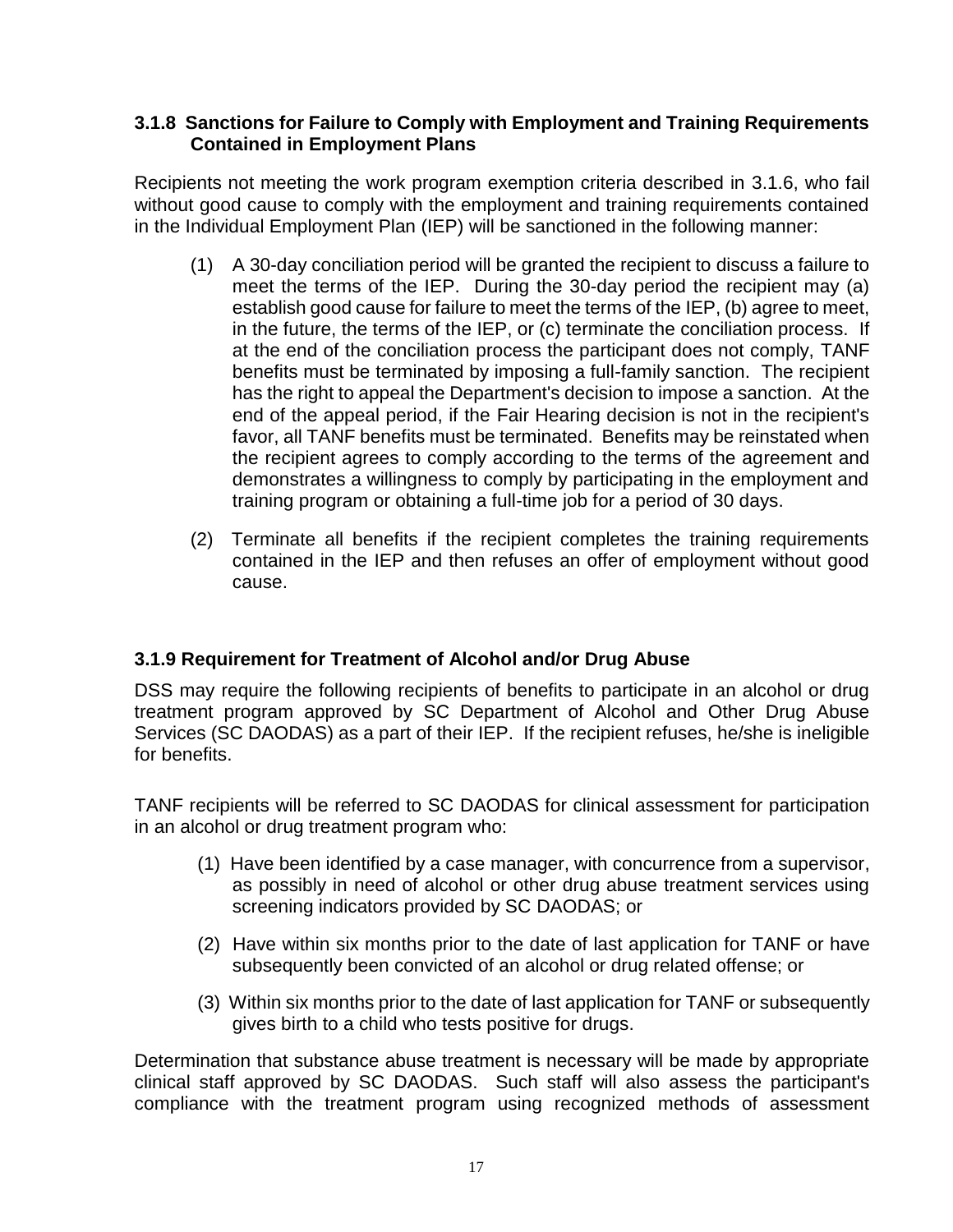including, but not limited to, random testing. In no instance shall failure to pass a random test by itself constitute a noncompliance with treatment. For participants who complete the approved SC DAODAS treatment program, DSS will monitor their compliance with the Individual Employment Plan using recognized methods of assessment including, but not limited to, random testing. Failure to pass such a random test for use of alcohol shall not constitute the basis for a sanction, but may constitute grounds for review by a clinical professional who will determine if there are additional indicators of substance abuse or grounds for resumption of treatment. DSS may sanction for noncompliance with the IEP participants who complete treatment and fail to pass a random test for use of illegal drugs.

DSS will keep records of an individual's alcohol and drug treatment participation confidential and will not release this information to law enforcement personnel.

#### **3.1.10 Resource Limit**

The resource limit for all liquid resources and real property, excluding homestead property, is \$2500 for applicant and recipient units.

#### **3.1.11 Vehicles**

One licensed/registered automobile per licensed driver in the benefit group (passenger car or other motor vehicle) is excluded. If a benefit group member owns a vehicle that is not licensed/registered, the equity value of this vehicle is counted against the \$2500 resource limit. A benefit group member may own more than one vehicle as long as the number of vehicles does not exceed the number of licensed drivers. The following vehicles are also excluded:

- (1) Vehicles owned by or used to transport a disabled person;
- (2) Vehicles essential to self-employment;
- (3) Income producing vehicles; and
- (4) Vehicles used as a home.

#### **3.1.12 Earned Income Disregards**

Provided the benefit group has passed the 185% gross income limit test, the State will disregard from earned income:

(1) 50 percent of the monthly gross countable earned income of each individual whose needs are included in the budget group for the first four months in which earned income is countable. This is a onetime only disregard.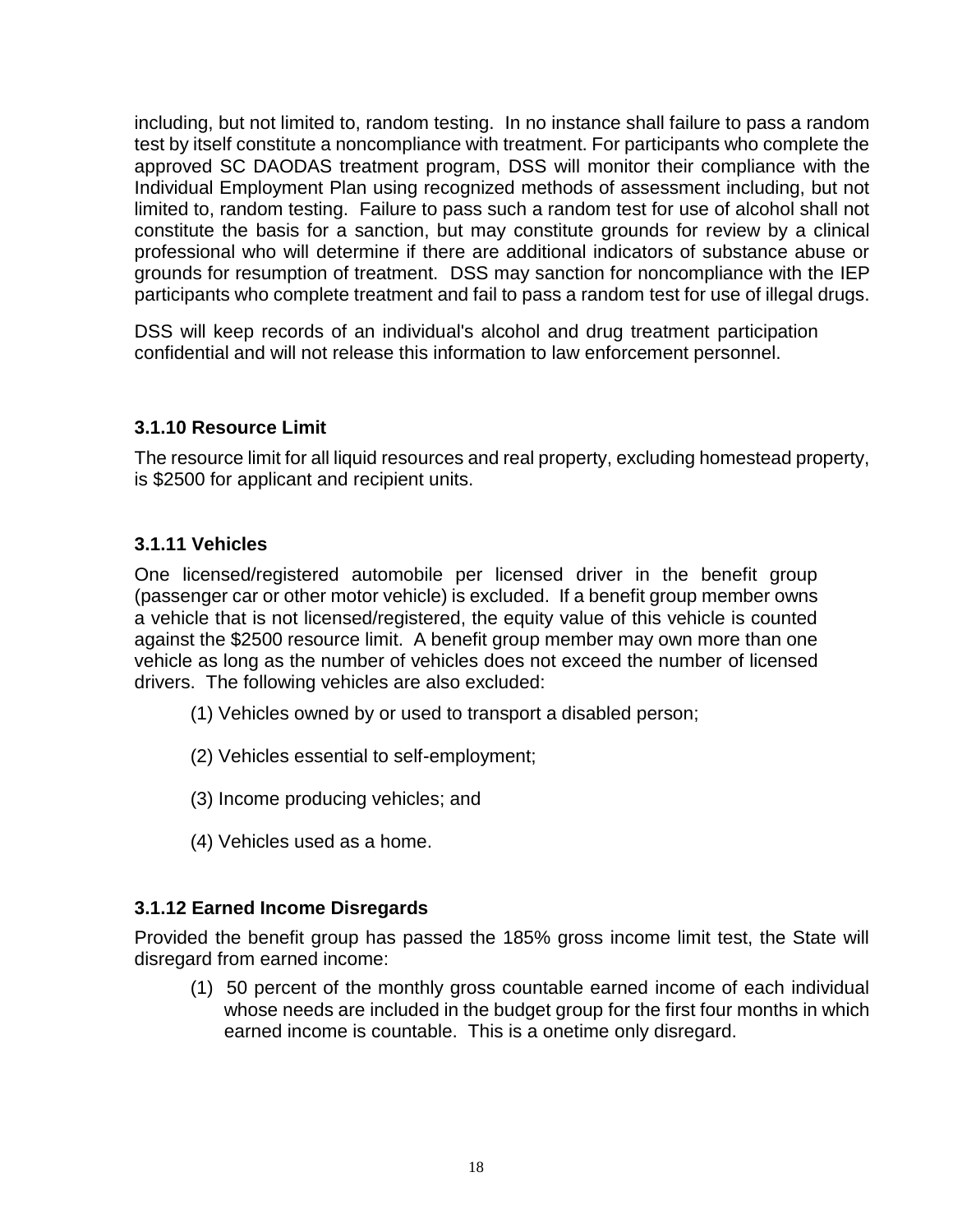(2) \$100 per month from gross countable income of each individual whose needs are included in the budget group, for the remaining months of eligibility after the four months in (1) above have been exhausted.

#### **3.1.13 Earned Income of Minors**

The earned income of any minor in the benefit group of an adult specified relative is excluded in the eligibility and benefit determination.

#### **3.1.14 Interest and Dividend Income**

Interest and dividend income up to \$400 per year per benefit group is disregarded in the eligibility and benefit determination.

#### **3.1.15 Time Limits**

Under State Law, a family may receive TANF benefits for no more than 24 months out of 120 months. The exceptions are:

- (1) An adult benefit group member is permanently or totally disabled, whether physically or mentally and the disability is expected to last 90 days or longer. The disabled are exempted under state law and are being served in a solely funded State program.
- (2) An adult benefit group member is providing full-time care for a disabled family member living in the home.
- (3) The teen parent/adult (both parents in a two-parent household) of the child(ren) for whom assistance is received is a minor under the age of 18 who has not completed high school. Assistance must be provided for a period of up to 24 months after the minor parent attains the age of 18 or completes high school, whichever occurs first.
- (4) Child care or transportation is not reasonably available for participation in work requirements.
- (5) The adult caretaker relative is not the parent of the child and is not included in the TANF cash benefits.
- (6) An adult benefit group member is providing a home for and caring for a child whom DSS has determined to be abandoned by his or her parents and for whom the alternative placement is foster care.
- (7) An adult benefit group member is involved in an approved training*/*education program set forth on his/her Individual Employment Plan that will not be completed by the 24th month. An extension is granted for up to six months when the training/education program has a fixed beginning and ending date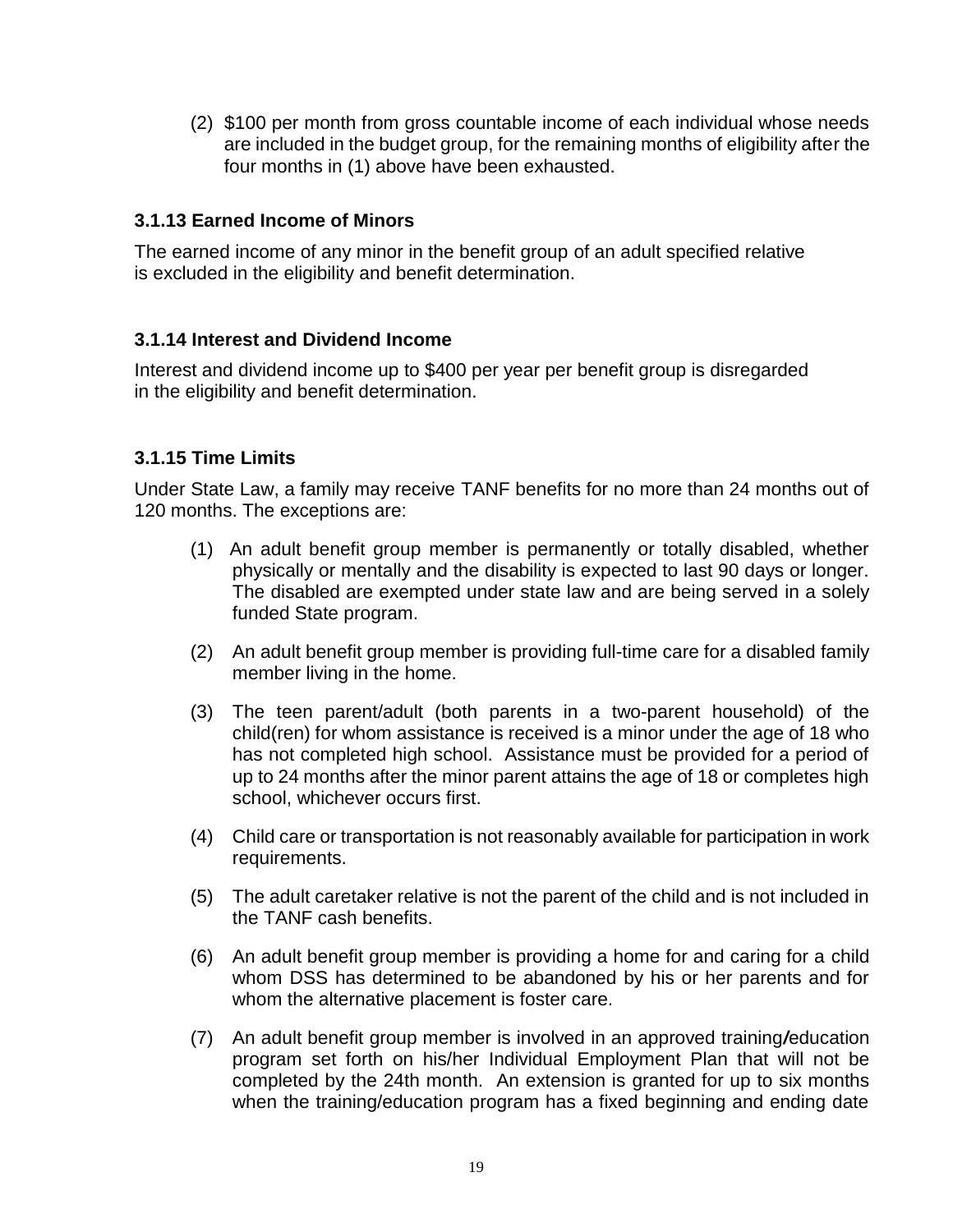and has a specific job/vocational goal. If the program has not been completed by the 30th month and satisfactory progress toward completion is being made, the County Director may grant month-to-month extensions for as long as necessary to complete the program and secure employment.

(8) Any household that contains two parents in the benefit group, including sanctioned or disqualified parents. These clients are being served in a solely funded State program. Households that contain an SSI parent or an ineligible alien will not be considered a two-parent household.

TANF allows for up to 20% of the TANF caseload to be extended beyond the federal 60 month time limit due to hardship reasons. If one or more of the following criteria are met, an extension beyond the 60 months should be given:

- (1) A family member is a victim of domestic violence and the family member is enrolled in a program supervised by a recognized domestic violence advocate.
- (2) The family has an open case with Child Protective Services.
- (3) As a result of the Family Plan, an adult BG member is active in a recognized substance abuse treatment program.
- (4) The family has reached the federal time limit, but has not yet reached the State 24-month time limit due to months received in another state. (This is an extension reason only. If an applicant is ineligible in another state due to federal time limits, he/she must meet a SC time limit exemption to become eligible in SC.)
- (5) An adult in the BG is working a full-time job but is still eligible for a TANF benefit.

#### **3.1.16 Family Cap**

DSS will not increase benefits to an eligible family as a result of a child born to that parent 10 or more months after the family begins to receive TANF benefits. This requirement does not apply if the State determines that the child was conceived as a result of rape or incest.

DSS may provide benefits for a child born after 10 months in the form of vouchers that may be used to pay for goods and services as determined by DSS, that permit the child's custodial parent to participate in education, training and employment related activities.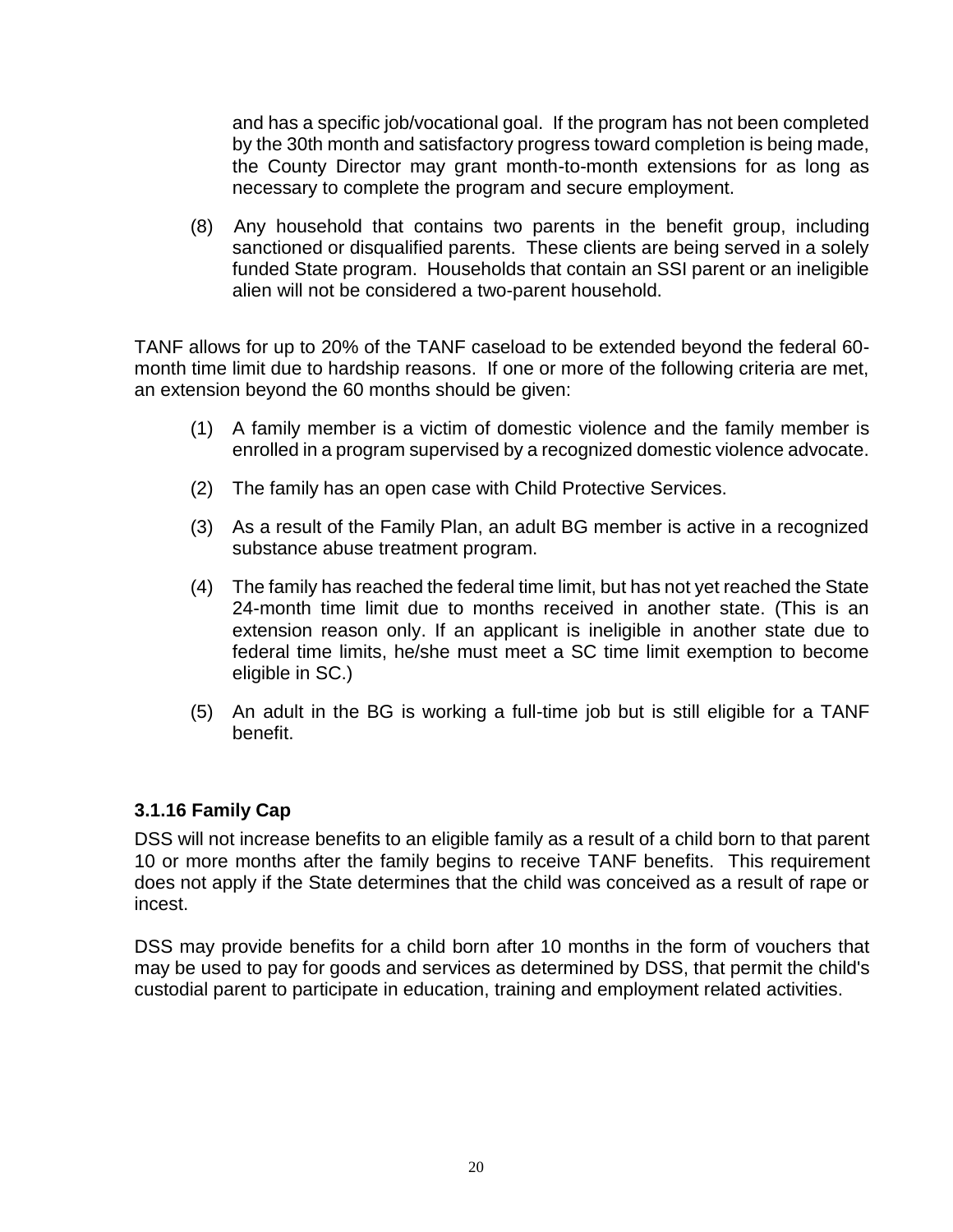#### **3.1.17 Recipients under the Age of 18 Must Attend School**

TANF recipients under the age of 18 must be enrolled in school and maintain satisfactory attendance, as defined by the South Carolina Department of Education, as a condition of eligibility for benefits, unless they have attained a high school diploma, GED or certificate of completion.

#### **3.1.18 Requirement to Provide Certain Information for Child Support Purposes and Sanctions for Failure to Provide It**

As a condition of eligibility applicants and recipients of TANF must provide:

- (1) The first and last name of the absent parent and putative father and any known license(s) which might be subject to revocation; and
- (2) At least two of the following items on each absent parent and each putative father named:
	- (a) Date of birth;
	- (b) Social Security Number;
	- (c) Last known home address;
	- (d) Last known employer's name and address;
	- (e) Either of the absent parents' name and address.

An applicant or recipient who fails to provide this information or who provides the names of two putative fathers, both of whom are excluded from paternity by genetic testing, is ineligible for assistance for herself and the child for whom parental information was not provided unless the applicant or recipient verifies there is good cause for not providing this information. Good cause includes, but is not limited to, documentation of incest, rape, or the existence of or the threat of physical abuse to the child or custodial parent.

When paternity is legally established for a child in sanctioned status, TANF benefits may be granted, if all other eligibility requirements are met.

#### **3.1.19 Disregard of Cash Value of Life Insurance**

The cash value of life insurance is disregarded for any person whose resources must be counted in determining TANF eligibility.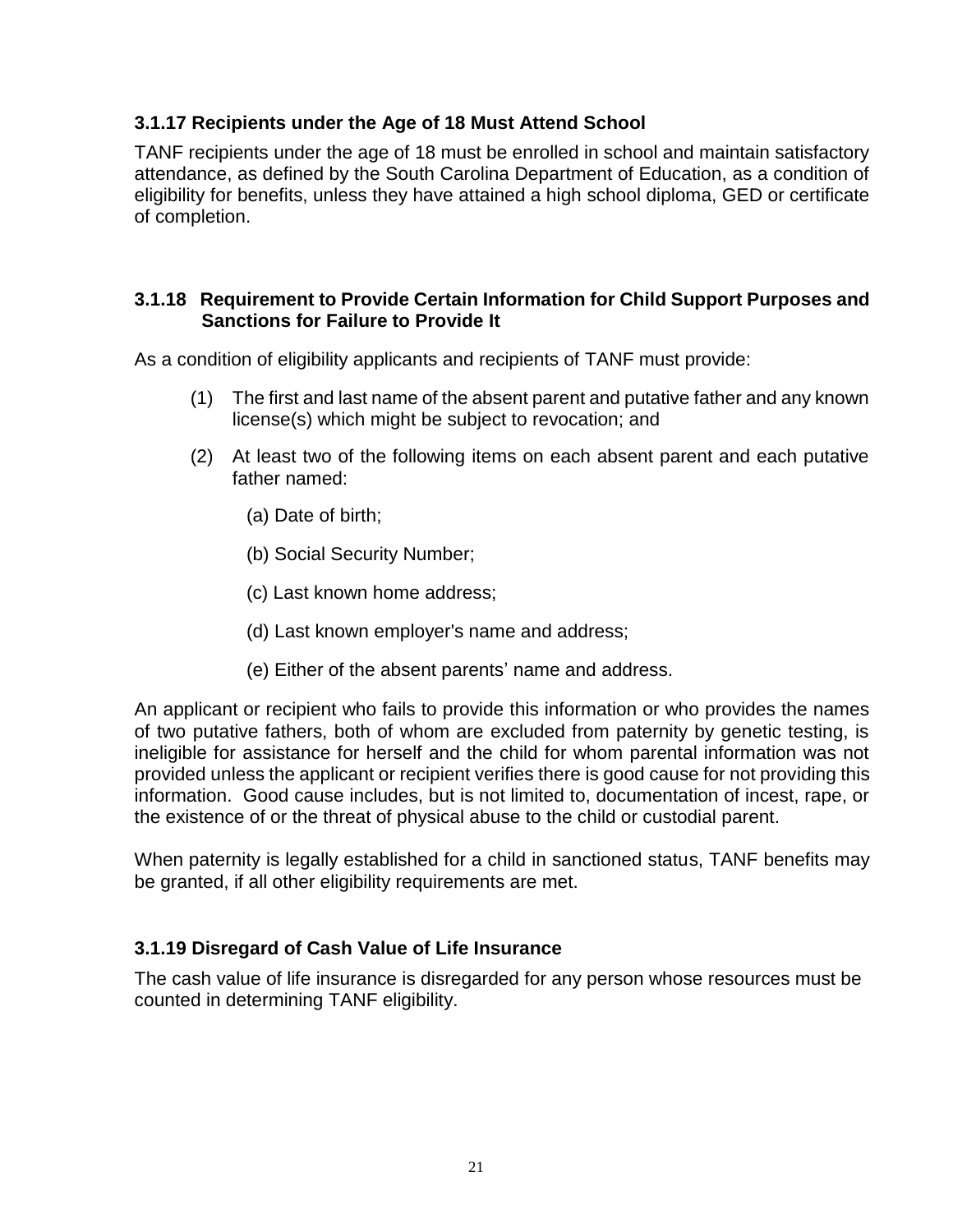#### **3.1.20 Confidentiality Requirements Regarding TANF Recipients**

DSS restricts the use and disclosure of information about individuals and families receiving assistance in accordance with South Carolina State Regulations, Chapter 114, Article 11, Section 114.1170, Safeguarding Information However, DSS may disclose confidential information to agencies and entities outside the Department, that provide services to recipients to enable them to become independent and self-reliant when DSS has the recipient's signed release form on file stating that he/she consents to the release of confidential information regarding his/her benefit group.

#### **3.1.21 Reporting Requirements**

TANF recipients shall report the following changes within ten days:

- (1) A change in the composition of the household;
- (2) A change of address;
- (3) Employment status which includes obtaining a job or losing a job, hours of employment or rate of pay; or
- (4) Source of income

When it is determined that a BG member temporarily living away from home will not return, the recipient must report this within five days.

Failure to report any of the above changes does not excuse the recipient from repayment of benefits in the situation where failure to report caused an overpayment of the TANF benefit.

#### **3.1.22 Citizenship and Alien Status**

Applicants and recipients of TANF benefits must be citizens of the United States or qualified aliens within the scope of TANF eligibility as described in Section 4.4, #3, TANF Policy Manual.

#### **3.1.23 Annual Review**

There will be at least one redetermination of eligibility factors every 12 months. An interview is required.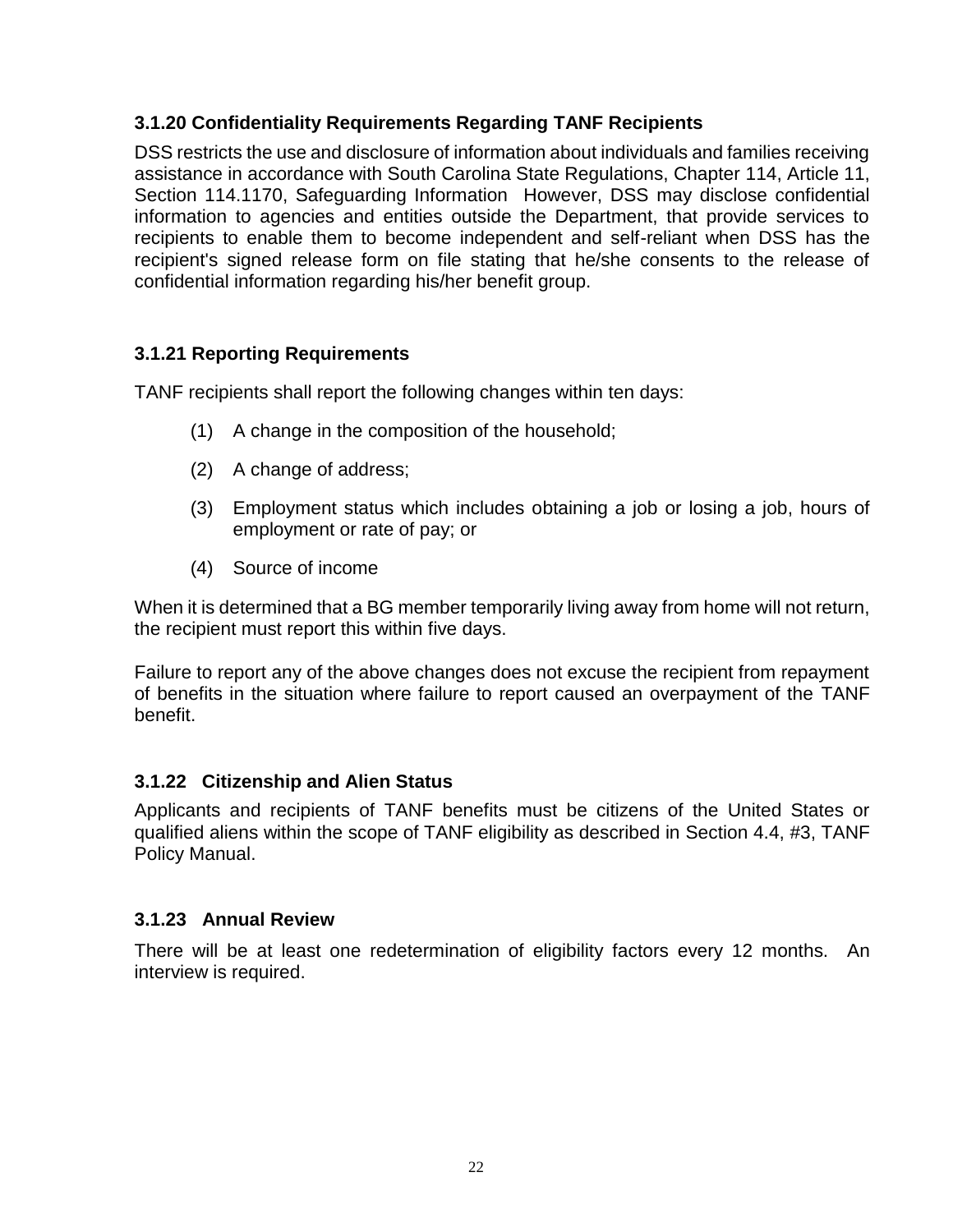#### **3.1.24 Needy Families**

TANF benefit groups containing one or two parents or a non-parent caretaker relative may receive benefits, if financially and otherwise eligible. Income criteria is in Attachment A of this plan and the resource criteria is in Sections 3.1.10 and 3.1.11 of this State Plan.

#### **3.1.25 Non-Citizens**

In addition to U.S. citizens, certain non-citizens who otherwise qualify may also be eligible for benefits.

The following groups of non-citizens may receive benefits if all other requirements are met, for up to five years from either the date the status is granted or from the date of entry:

- (1) Refugees, Asylees, Amerasians, Cuban/Haitian entrants and aliens whose deportation is withheld.
- (2) Victims of severe forms of trafficking (those forced into prostitution, slavery, or forced labor) through coercion, threats of violence, psychological abuse, torture, and imprisonment.
- (3) Aliens granted parole for at least one year under Section 212 (d)(5) of the INA, aliens battered or subjected to extreme cruelty in the U.S., and aliens granted conditional entrant refugee status before April 1, 1980.
- (4) Lawful permanent residents who have worked or can be credited with working in the United States for 40 qualifying quarters under Title II of the Social Security Act.

## **3.1.26 Fair Hearings**

Applicants and recipients of the TANF Program are granted appeal rights from decisions they deem to be adverse. When a hearing is requested within ten days after the receipt of an adverse notice, the TANF benefits are not continued unless the recipient specifically requests in writing that they be paid pending the hearing decision. The recipient must be informed that an adverse hearing decision will require the repayment of benefits paid pending the hearing decision. Fair hearings for TANF applicants and recipients are provided for in South Carolina State Regulations, R. 114-110. The specific procedures for a Fair Hearing are found in the *South Carolina Department of Social Services TANF Policy Manual*, Chapter 22 - Fair Hearings.

## **3.1.27 Legal Basis of the TANF Program**

The State operates the TANF Program under the following provisions:

(1) Title IV-A of the Social Security Act, as amended.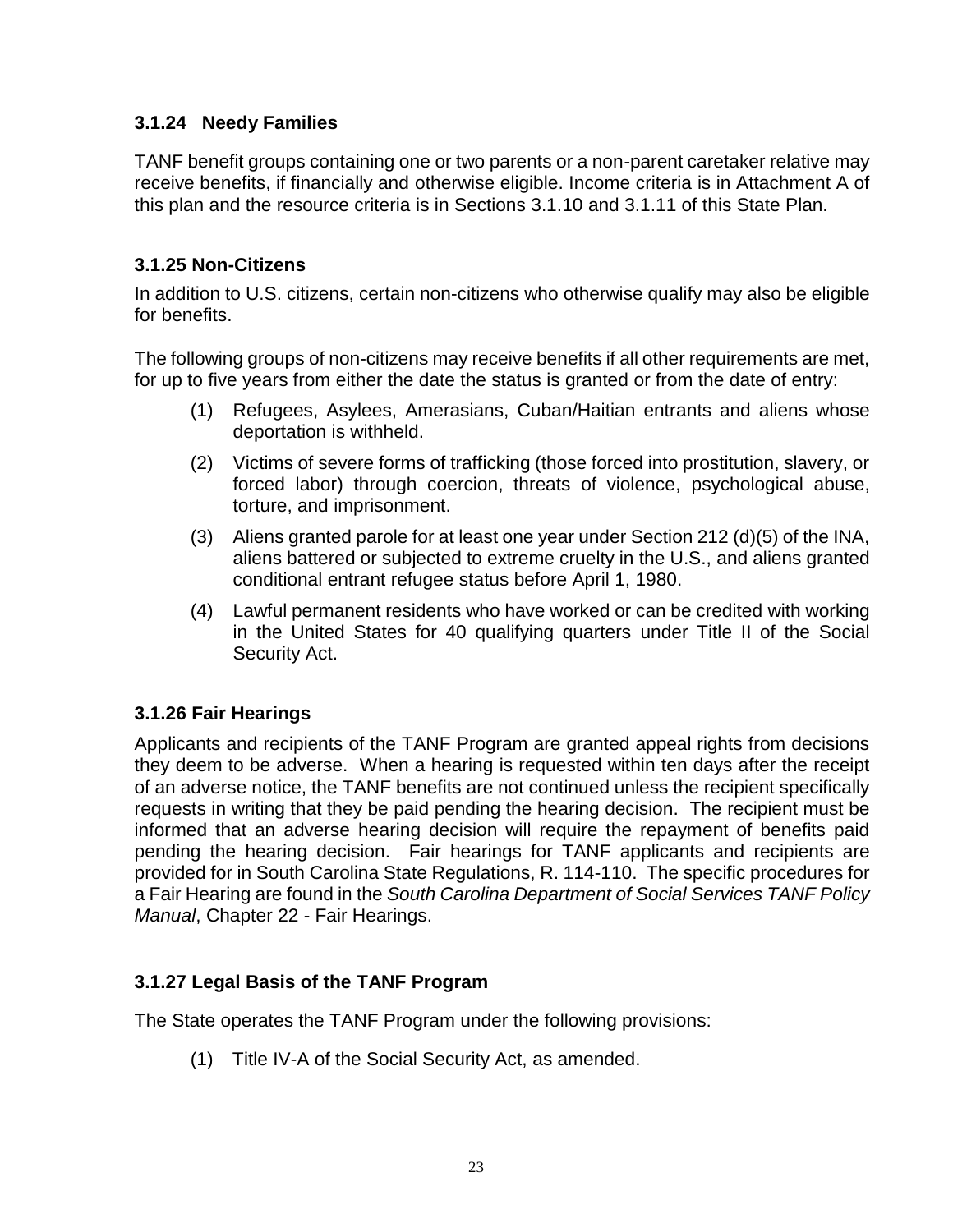- (2) Title 45, Code of Federal Regulations, Parts 260-265.
- (3) South Carolina Code of Laws of 1976, Title 43, Social Services, Chapter 5, Public Aid, Assistance and Relief Generally, Articles 1, 5 and 9.
- (4) South Carolina State Regulations, Chapter 114, Article 11, Family Independence Program.
- (5) The *South Carolina Department of Social Services TANF Policy Manual.*

#### **3.2 Prevention Programs**

The State considers prevention programs to be critical in assisting families to provide safe, stable nurturing environments for their children. The following prevention programs will be funded with TANF dollars to accomplish these goals.

#### **3.2.1 Adolescent Pregnancy Prevention**

DSS will also contract with entities to provide Abstinence until Marriage teen pregnancy prevention programs and services within the State. The programs must provide an abstinence first, age appropriate comprehensive approach to health and sexuality education with a goal of preventing adolescent pregnancy throughout South Carolina. An effectively implemented program should have published positive behavioral outcomes by an independent and nationally recognized private or government agency demonstrating that a year after the program, program participants initiated sex at a rate of at least thirty percent lower than comparable non-program participants. The programs implemented by the entity may not violate any portion of the South Carolina Comprehensive Health Education Act when implemented in a school setting.

#### **3.2.2 Statutory Rape Prevention Program**

DSS believes that as part of the educational efforts it will provide in programs designed to promote responsible fatherhood, encourage marriage, and build character and higher selfesteem, statutory rape prevention issues will be discussed and training will be provided. TANF workers are required to report cases of suspected abuse or neglect to the Child Welfare Division/Human Services.

DSS partners with the SC Center for Fathers and Families, a faith-based organization, whose mission is to develop and support a statewide infrastructure deeply invested in repairing and nurturing relationships between fathers and families. The Center for Fathers and Families works with six local fatherhood programs in 11 locations to deliver quality, father-friendly services throughout South Carolina. The program addresses ways to overcome obstacles to becoming an engaged and responsible father by focusing on a wide range of topics such as improving employment status, family relationships, effective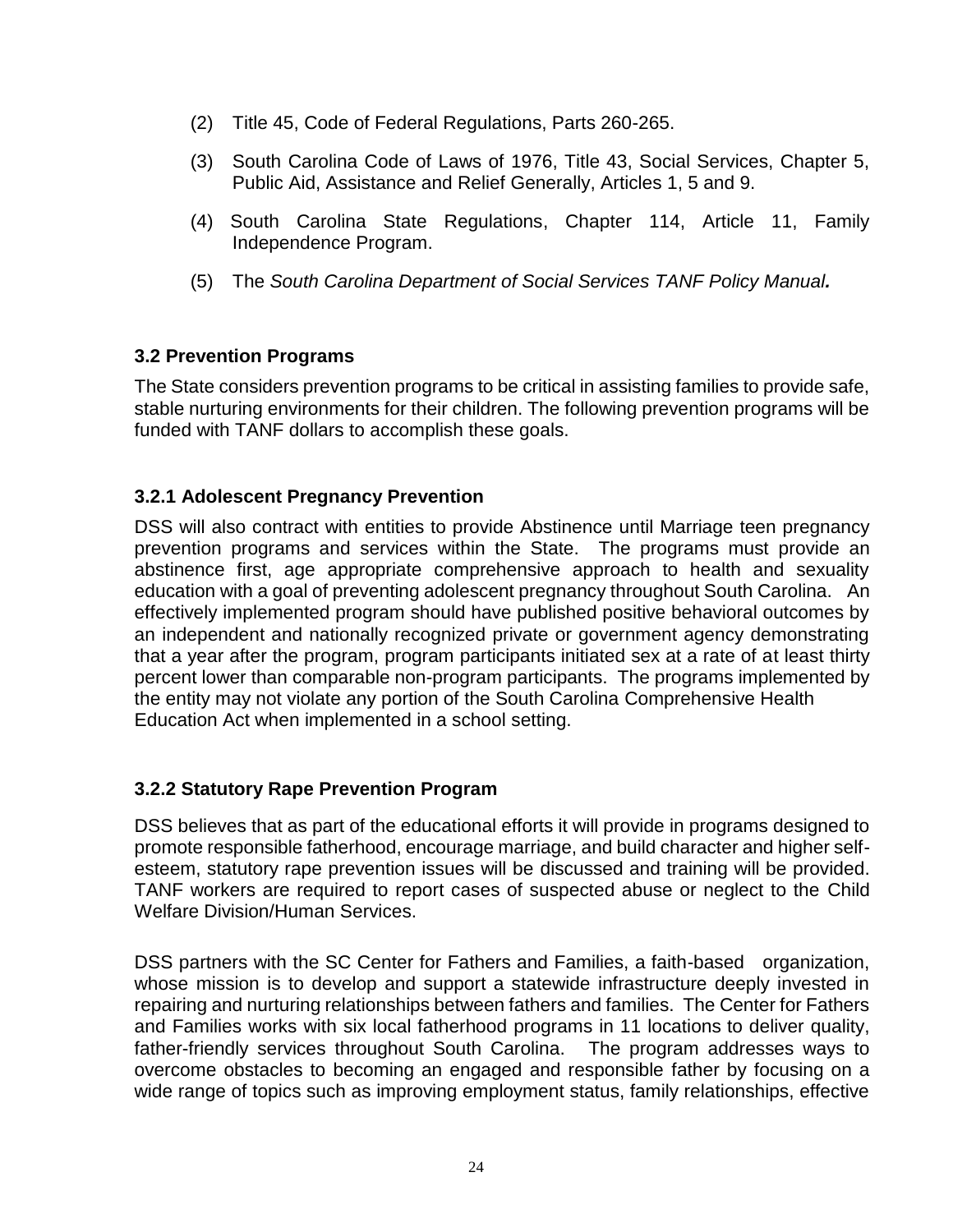communication, job readiness, child support and the legal system, financial management, parenting and co-parenting, healthy relationships, men's health and education

DSS partners with the SC Campaign to Prevent Teen Pregnancy which provides programs/trainings engages adult males and also addresses the problem of statutory rape. Programs provided by the SC Campaign to Prevent Teen Pregnancy include information regarding legal definitions and consequences of statutory rape and the SC law regarding the age of consent. Training is designed to reach state and local law enforcement officials, community educators which include teachers, coaches, nurses and other health professionals such as those providing counseling services

DSS through its Domestic Violence and Batterers Intervention Programs provides assistance for victims, their dependents, and perpetrators of Intimate Partner Violence. The goals of the Domestic Violence Programs are to prevent and/or reduce the incidence of domestic violence and ensure accessible emergency shelter and related assistance to those in need of services for the intervention and prevention of Intimate Partner Violence as well as for treatment for perpetrators. Domestic Violence Programs work with multiple government and non-government agencies to address the serious problem of domestic violence in our state and to reduce domestic violence in South Carolina. DSS partners with other state agencies such as South Carolina Coalition Against Domestic Violence and Sexual Assault (SCCADVASA), Department of Public Safety and the Department of Health and Environmental Control in an effort to develop and sustain the best methods in domestic violence prevention.

#### **3.2.3 Emergency Assistance –Title IV-A**

As permitted in Section 402(a)(2) of the Personal Responsibility and Work Opportunity Reconciliation Act of 1996, South Carolina will continue to operate an Emergency Assistance Program as it was in effect in September 30, 1995.

Emergency Assistance is available to or on behalf of a needy child under the age of 18 and any other member of the family in which he/she is living; a needy child is defined as one without resources immediately available to meet his/her needs. Migrant workers are covered on a statewide basis.

A. Kinds of Emergencies Covered:

- (1) Children who are the subject of a child abuse and/or neglect report and are at risk of removal from the home because of abuse, or neglect, or inability of parents to provide care.
- (2) Children who have been in Substitute Care less than six months and, with assistance can be reunited with their families.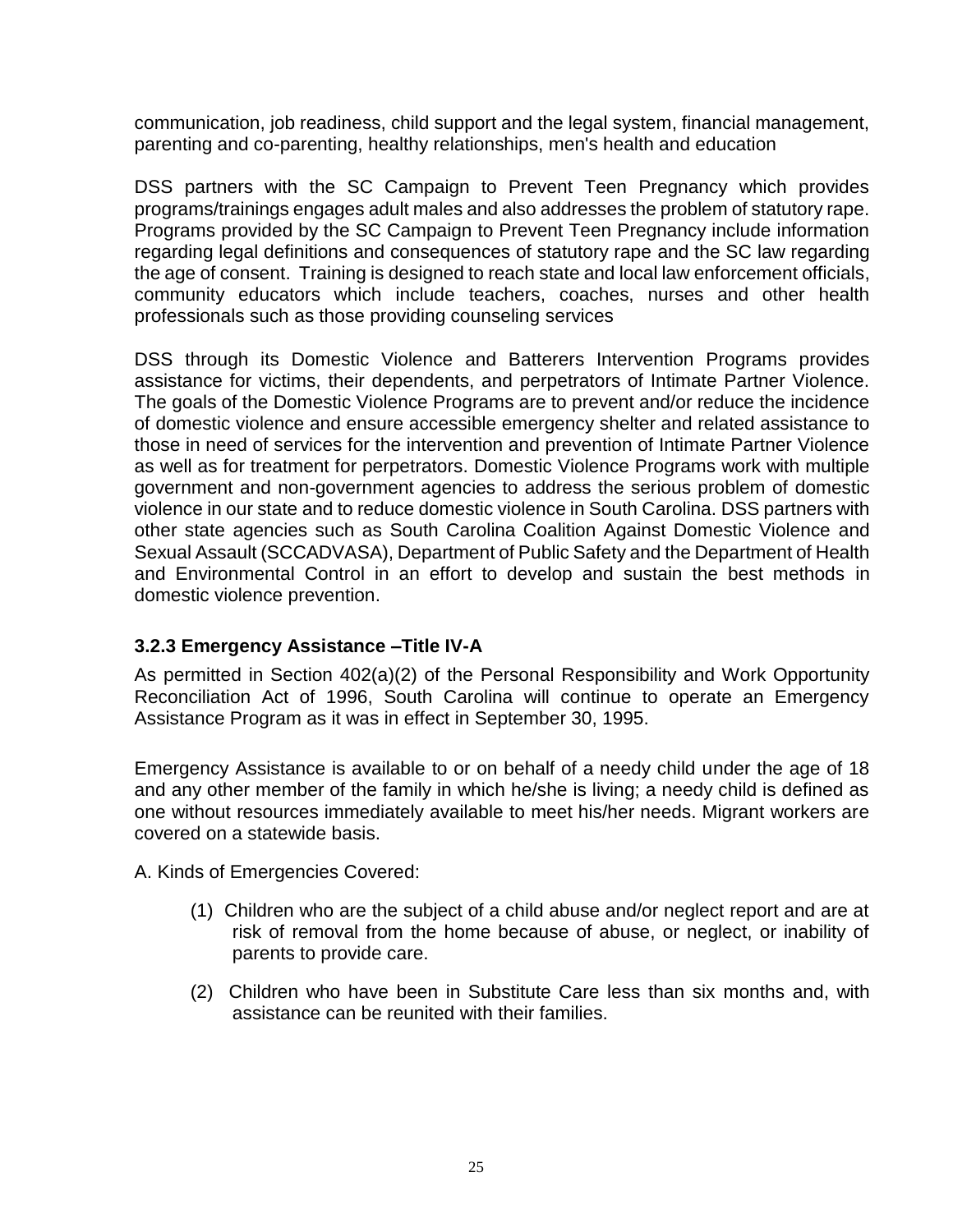- B. Kinds of Assistance Provided to Meet Emergency Situations:
	- (1) Shelter cost, including rent/mortgage, utilities, fuel, and home repairs.
	- (2) Emergency medical care and transportation, if not provided under other programs.
	- (3) Emergency care, emergency foster care, or emergency residential group care for children separated from their families, including food, clothing, and supervision, if necessary, to effect reunification.

C. Kinds of Service Provided to Meet the Emergency Situations:

- (1) Information and referral, case management, counseling and in-home family services.
- (2) Parenting education and training and incidental homemaker support services.
- (3) Child and respite care.

#### **3.2.4 Delivery of Services to Needy Families**

Services will be provided to needy families whose income is equal to or less than 200 percent of the Federal Poverty Guidelines issued by the U.S. Department of Health and Human Services. There is no resource test in order to receive these services. Services provided in the following paragraph will meet goal one as stated in section 1.1 of this State Plan.

Services such as the following will be available; however, some of them may only be available in selected counties:

- (1) Intensive case management and treatment services for low income parents (and their children) that are in need of addiction services for alcohol or other drug abuse.
- (2) Preschool programs will be offered with services that assist parents in promoting optimal early childhood development, school readiness, and in reducing the risk of children developing major physical, developmental and learning problems. These programs will help ensure that children arrive at school ready to learn and will increase the likelihood of eventual self-reliance.
- (3) After school and summer programs will be offered to students with services that provide students with basic and remedial educational services, recreational activities, life skills classes, enhancement of self-esteem, health education and parental involvement activities.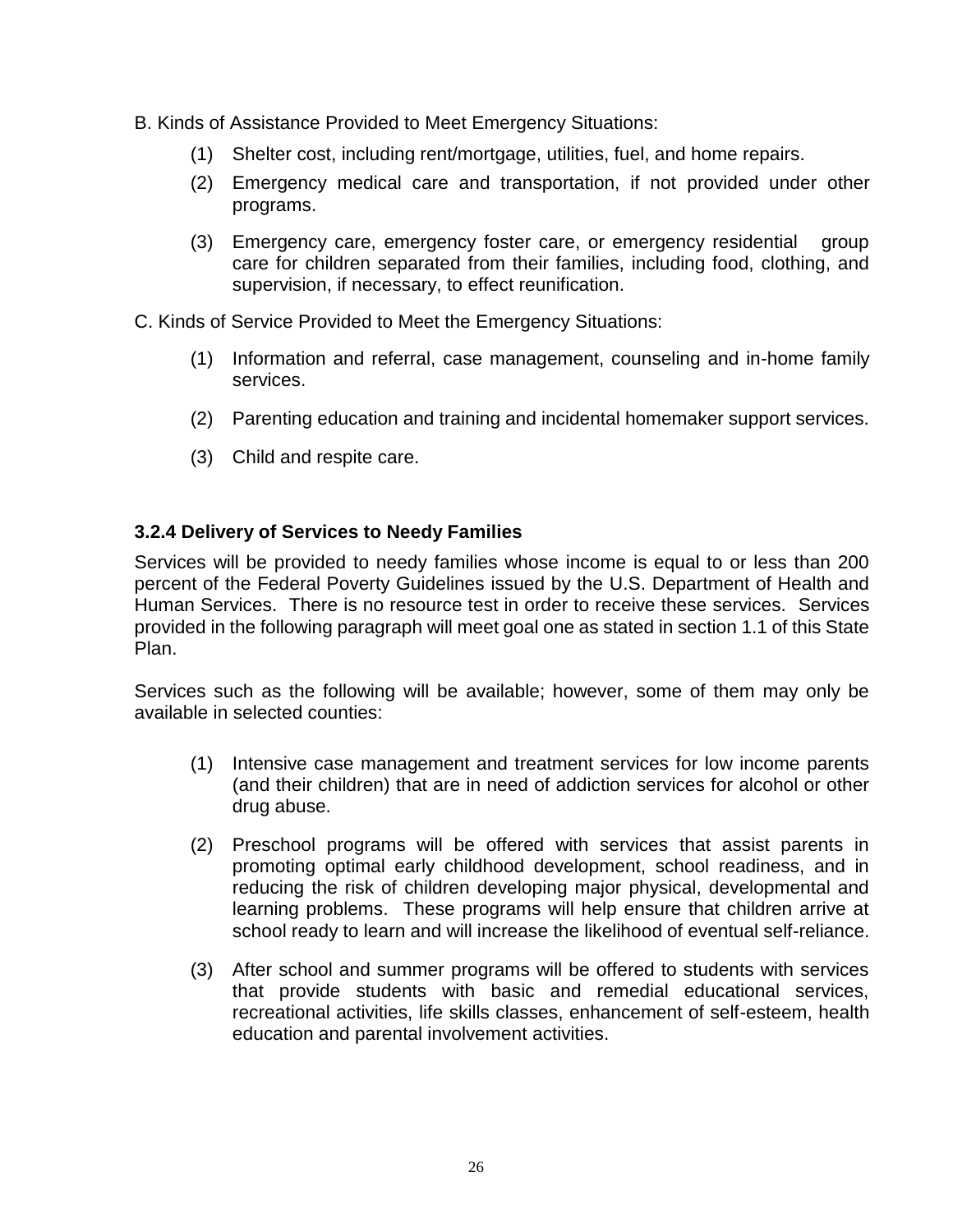(4) A unified literacy program, incorporating components from early childhood education, adult literacy or adult basic education, and parenting education programs, will be made available to low income clients.

Other services to be provided include psychological evaluations, family and group counseling, case management including home visitation, and community based assessment to determine the type of crisis intervention necessary to maintain the family or to expedite family reunification.

#### **3.2.5 Prior Title IV-A and IV-F State Plans Reference Date**

South Carolina has adopted the date of September 30, 1995, as the reference date for any programs currently operated that were contained in our prior-approved Title IV-A or IV-F State Plans.

#### **3.2.6 TANF Outreach and Employment Services**

In order to increase economic stability and greater levels of economic self-sufficiency, DSS provides TANF outreach services that provide information about TANF and related services or programs for which low income families might be eligible, including Medicaid, SCHIP, school lunch and other benefits. Outreach services include an informational brochure, provided to all recipients of the Supplemental Nutrition Assistance Program (SNAP) with income less than 200% of the federal poverty level.

Any SNAP custodial or non-custodial parent or responsible relative of a child may also receive employment services that include, but are not limited to the following: orientation, assessment, case management, employment plan development, barrier resolution, job search skill training, resume and soft skill development, job placement services, support services, retention and re-employment services. These services meet TANF purposes 1 and 2, and do not provide basic income support or constitute "assistance" under the Federal rules.

## **4.0 Program to Increase School Success**

Effective October 1, 2004, the state established a segregated state program for the purpose of increasing school success. State expenditures for this program shall be countable as state Maintenance of Effort. The goal of this state-funded pre-school program is to increase the number of children who enter first grade ready to learn and thereby increase the likelihood of school success for children in needy families

Pre-school age children from families with incomes at or below 185% of the Federal Poverty Level are eligible for this program.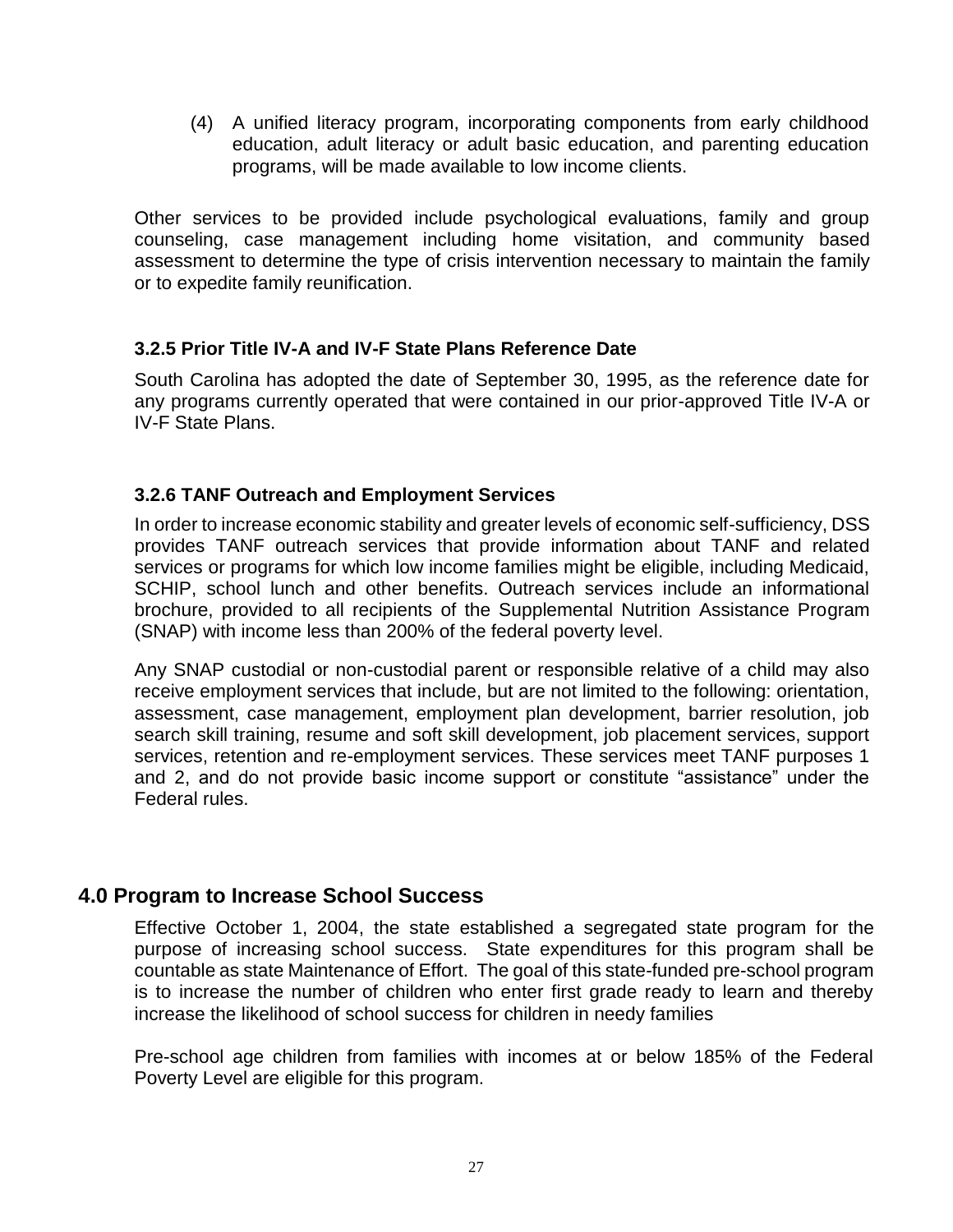School-readiness and early school success have been shown to increase attachment to school. Attachment to school decreases the chances that teens will have out of wedlock pregnancies and increases the likelihood that children will remain in school through graduation from high school. These outcomes meet the following TANF goals:

- End the dependence of needy parents on government benefits by promoting job preparation and work.
- Prevent and reduce the incidence of out-of-wedlock pregnancies.

#### **5.0 Programs to Increase Earnings Capacity**

Effective April 1, 2005 the state established a segregated state program for increasing the earning capacity of low income individuals in the State. State expenditures for this program, as well as other certified public expenditures, shall be countable as state Maintenance of Effort.

The goal of this state-funded scholarship program is to increase the number of students from low-income families that can attend college. High-school graduates from families with incomes at or below 200% of poverty are eligible for this program.

College graduates are more likely to achieve success in employment, increase their earnings and break the cycle of poverty. These outcomes meet the following TANF goal:

• End the dependence of needy parents on government benefits by promoting job preparation and work.

#### **6.0 Implementation Date**

The implementation date of this Temporary Assistance for Needy Families Block Grant renewal plan is October 1. It may be updated periodically with amendments during the next three-year period.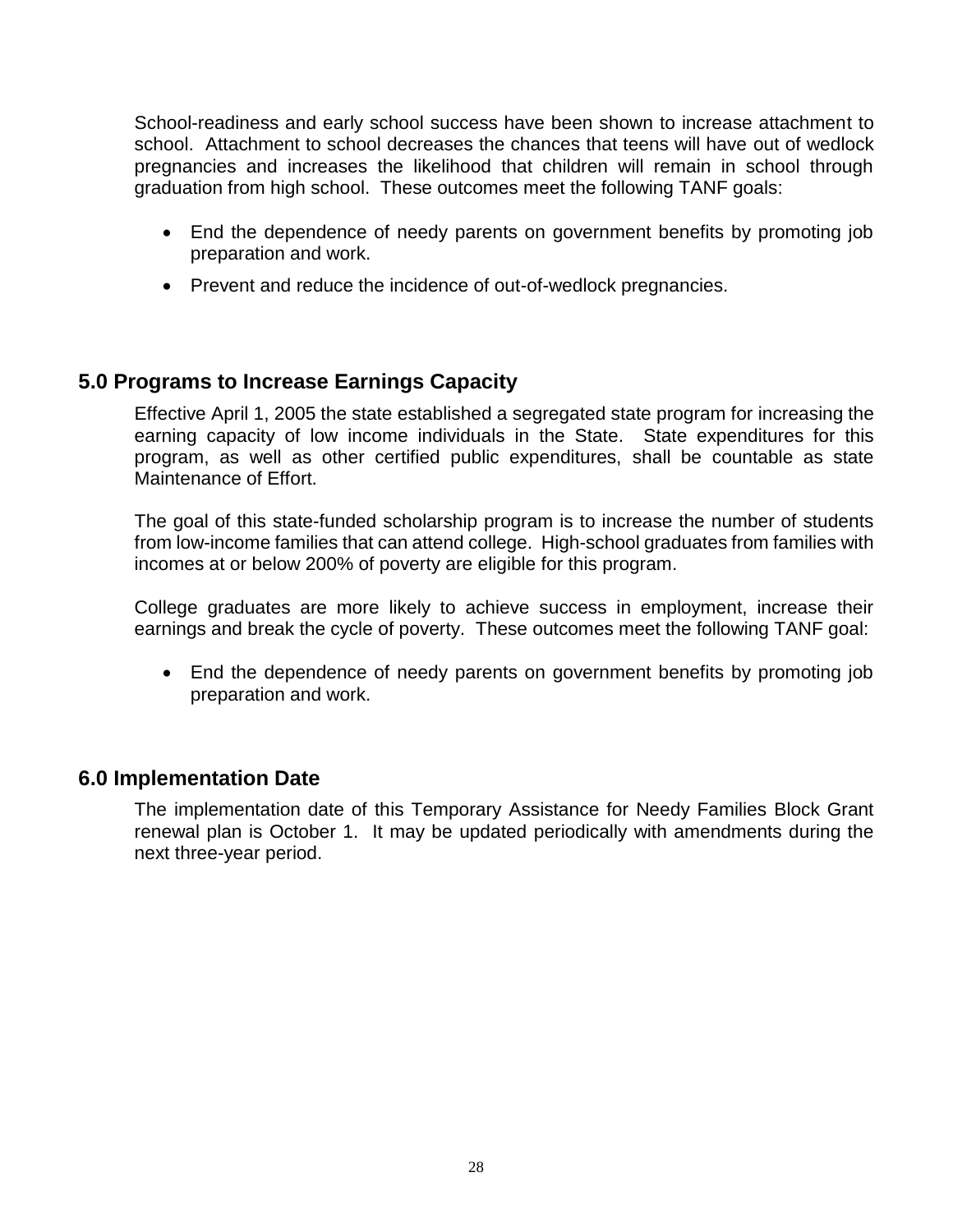## **CERTIFICATIONS**

South Carolina will operate a program to provide Temporary Assistance for Needy Families (TANF) so that the children may be cared for in their own homes or in the homes of relatives; to end dependence of needy parents on government benefits by promoting job preparation, work, and marriage; to prevent and reduce the incidence of out-of-wedlock pregnancies and establish annual numerical goals for preventing the incidence of these pregnancies; and encourage the formation and maintenance of two-parent families.

This program is known as: **The SC TANF Program**

Executive Officer of the State: **Henry McMaster, Governor**

Acting State Director, Department of Social Services: **Joan Meachum**

In administering and operating a program that provides Temporary Assistance for Needy Families with minor children under Title IV-A of the Social Security Act, the State will:

(1) Specify which State agency or agencies will administer and supervise the program under Part A in all political subdivisions of the State:

**The South Carolina Department of Social Services** is the agency responsible for administering the program;

- (2) Assure that local governments and private sector organizations:
	- (a) Have been consulted regarding the plan and design of welfare services in the State so that services are provided in a manner appropriate to local populations; and
	- (b) Have had at least 45 days to submit comments on the plan and the design of such services.
- (3) Operate a Child Support Enforcement Program under the State Plan approved under part D;
- (4) Operate a Foster Care and Adoption Assistance Program in accordance with part E, and certify that the State will take all necessary actions to ensure that children receiving assistance are eligible for medical assistance;
- (5) Provide each member of an Indian tribe, who is domiciled in the State and is not eligible for assistance under a Tribal Family Assistance plan approved under Section 412, with equitable access to assistance under the State program funded under this part attributable to funds provided by the Federal Government.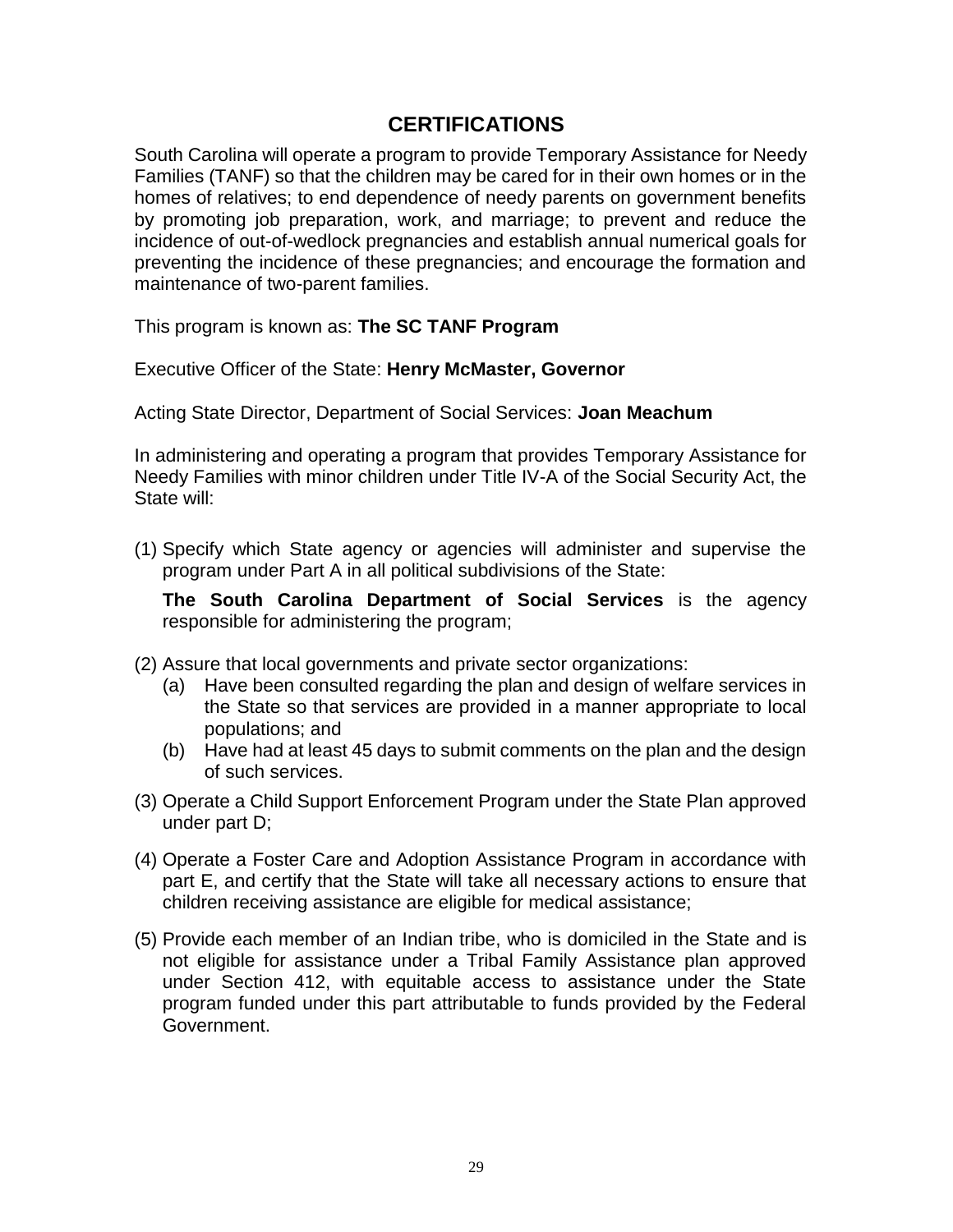## **CERTIFICATIONS**

South Carolina will operate a program to provide Temporary Assistance for Needy Families (TANF) so that the children may be cared for in their own homes or in the homes of relatives; to end dependence of needy parents on government benefits by promoting job preparation, work, and marriage; to prevent and reduce the incidence of out-of-wedlock pregnancies and establish annual numerical goals for preventing the incidence of these pregnancies; and encourage the formation and maintenance of two-parent families.

This program is known as: **The SC TANF Program**

Executive Officer of the State: **Henry McMaster, Governor**

Acting State Director, Department of Social Services: **Joan Meacham**

In administering and operating a program that provides Temporary Assistance for Needy Families with minor children under Title IV-A of the Social Security Act, the State will:

- (1) Specify which State agency or agencies will administer and supervise the program under Part A in all political subdivisions of the State:
	- i. **The South Carolina Department of Social Services** is the agency responsible for administering the program;
- (2) Assure that local governments and private sector organizations:
	- (a) Have been consulted regarding the plan and design of welfare services in the State so that services are provided in a manner appropriate to local populations; and
	- (b) Have had at least 45 days to submit comments on the plan and the design of such services.
	- (c) Operate a Child Support Enforcement Program under the State Plan approved under part D;
	- (d) Operate a Foster Care and Adoption Assistance Program in accordance with part E, and certify that the State will take all necessary actions to ensure that children receiving assistance are eligible for medical assistance;
	- (e) Provide each member of an Indian tribe, who is domiciled in the State and is not eligible for assistance under a Tribal Family Assistance plan approved under Section 412, with equitable access to assistance under the State program funded under this part attributable to funds provided by the Federal Government.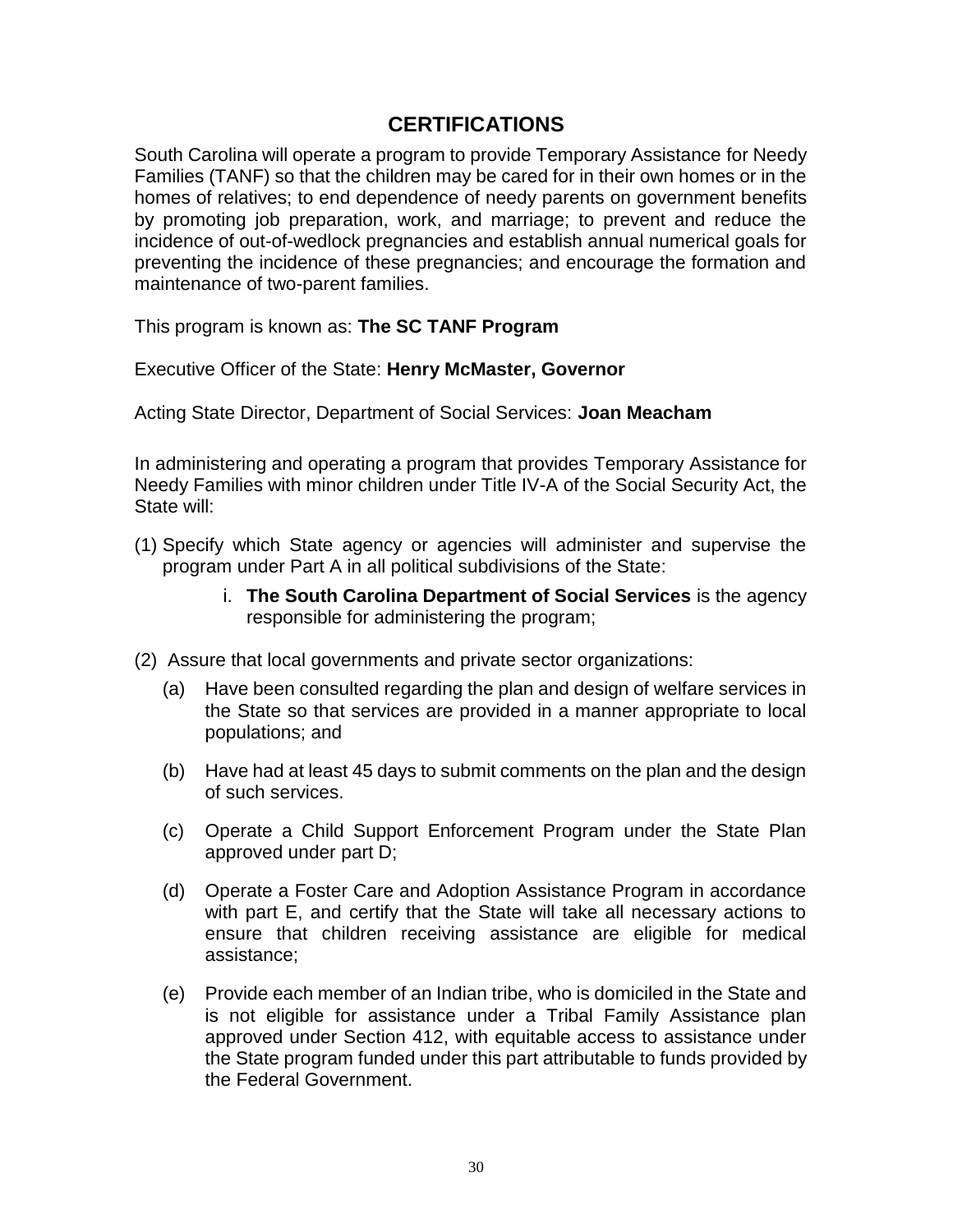- (f) Establish and enforce standards and procedures to ensure against program fraud and abuse, including standards and procedures concerning nepotism, conflicts of interest among individuals responsible for the administration and supervision of the State program, kickbacks, and the use of political patronage.
- (g) On November 21, 1996, the Governor of South Carolina notified the Secretary of the U.S. Department of Health and Human Services, consistent with section 407(e)(2), Part A, Title IV of the Social Security Act, that the State was opting out of the provision of requiring a parent or caretaker relative receiving assistance, who after receiving assistance for two months is not exempt from work requirements and is not engaged in work, to participate in community service employment for a minimum number of hours per week.
- (h) Make available to the public a summary of the plan.

#### **Optional Certification:**

 $\square$ The State does not elect this option The State has established and is enforcing standards and procedures to:

- (1) Screen and identify individuals receiving assistance under this part with a history of domestic violence while maintaining the confidentiality of such individuals;
- (2) Refer such individuals to counseling and supportive services; and
- (3) Waive, pursuant to a determination of good cause, other program requirements such as time limits (for as long as necessary) for individuals receiving assistance, residency requirements, child support cooperation requirements, and family cap provisions, in cases where compliance with such requirements would make it more difficult for individuals receiving assistance under this part to escape domestic violence or unfairly penalize such individuals who are or have been victimized by such violence, or individuals who are at risk of further domestic violence.

#### **CERTIFIED BY THE CHIEF EXECUTIVE OFFICER OF SOUTH CAROLINA:**

 $\frac{1}{2}$  ,  $\frac{1}{2}$  ,  $\frac{1}{2}$  ,  $\frac{1}{2}$  ,  $\frac{1}{2}$  ,  $\frac{1}{2}$  ,  $\frac{1}{2}$  ,  $\frac{1}{2}$  ,  $\frac{1}{2}$  ,  $\frac{1}{2}$  ,  $\frac{1}{2}$  ,  $\frac{1}{2}$  ,  $\frac{1}{2}$  ,  $\frac{1}{2}$  ,  $\frac{1}{2}$  ,  $\frac{1}{2}$  ,  $\frac{1}{2}$  ,  $\frac{1}{2}$  ,  $\frac{1$ **Date Date Henry McMaster Governor**

**\_\_\_\_\_\_\_\_\_\_\_\_\_\_\_\_\_\_\_\_\_\_\_\_\_\_\_\_\_\_\_\_\_\_\_\_\_\_\_\_\_\_\_\_\_\_\_\_\_\_\_\_\_\_\_\_\_\_\_\_\_\_\_\_\_\_\_\_\_\_**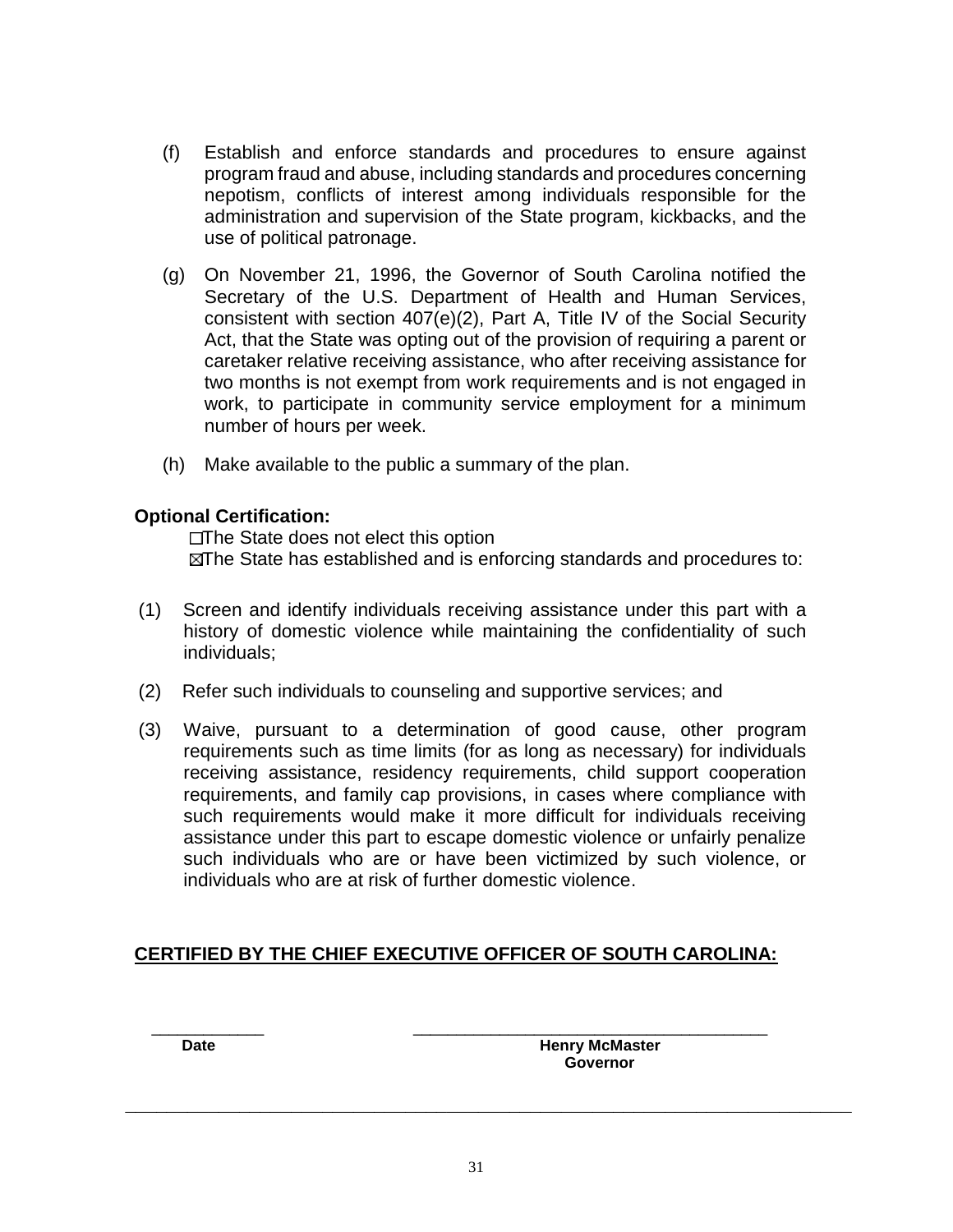#### **FUNDING**

Section 403(a)(1)(A) provides that each eligible State shall be entitled to receive for each of the fiscal years beginning in 1996, a grant in an amount equal to the State family assistance grant as defined in section 403(a)(1)(B).

#### **I. Payments to Agency Administering the TANF Program**

Payments for the TANF program will be made to the organization managing the AFDC/JOBS programs as of August 22, 1996, unless the State indicates that the TANF administering agency is changed. If a change is made, describe the name, address and EIN number of the new organization. Funding will continue at its current level as is consistent with the continuing resolution of the TANF Program as passed by Congress.

#### **II. State Payments for TANF Program**

Section 405 requires that grants be paid to States in quarterly installments, based on State estimates. The State's estimate for each quarter of the fiscal year by percentage is:

#### For FY 2011 and Future Years

| First   | Second  | Third   | Fourth  |
|---------|---------|---------|---------|
| Quarter | Quarter | Quarter | Quarter |
|         |         |         |         |
| 25      | 25      | 25      | 25      |